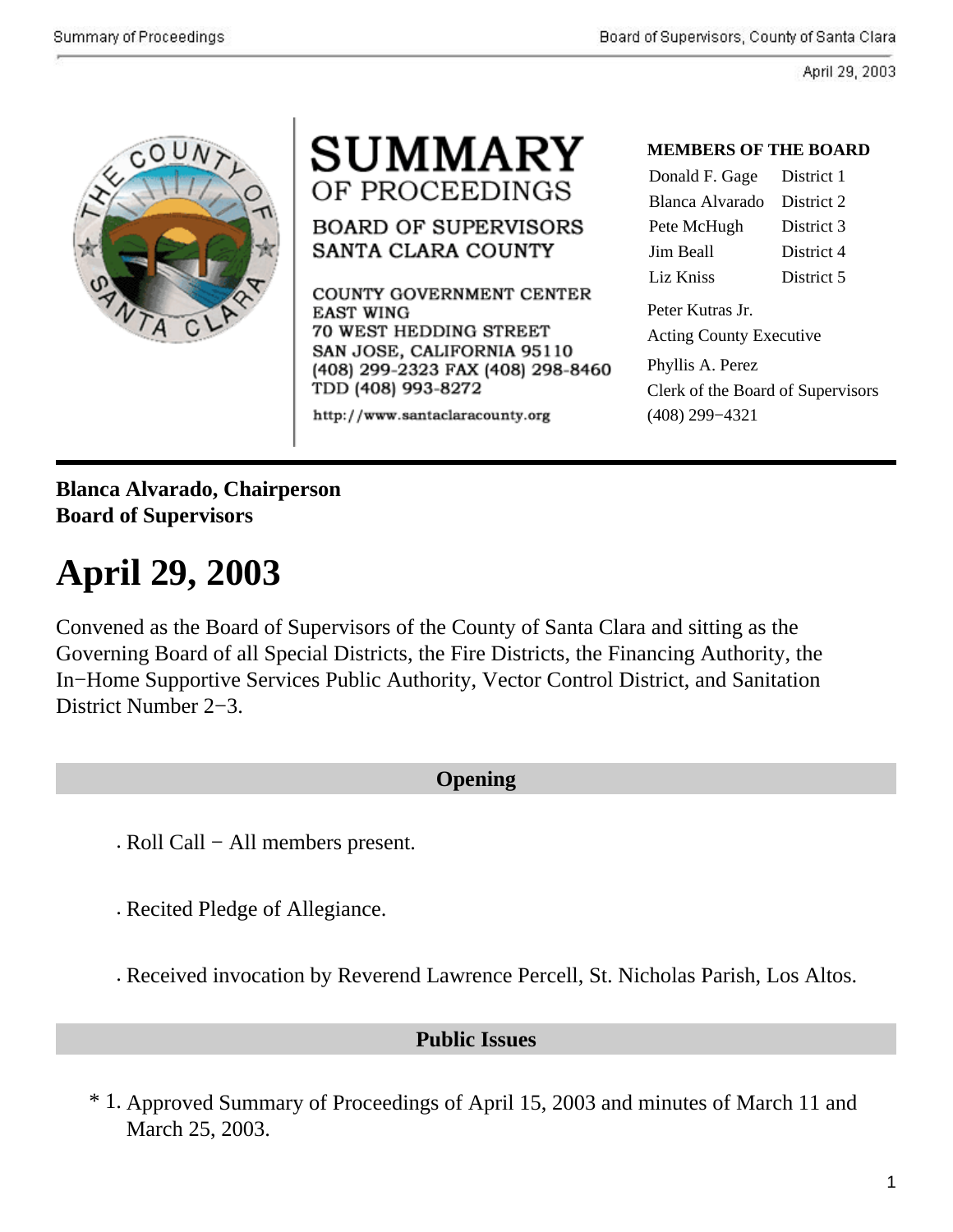- 2. Approved consent calendar and changes to the Board of Supervisors' Agenda.
- 3. Received the following comments under Public Presentations:
	- a. Received comments from Donna Sandoval, Nina Gomez, Jose Salgado and Fidelia Herrera, Council on Aging homecare counselors, requesting support for maintaining contract mode rather than In−Patient (IP) mode.
	- b. Received comments from Brian O'Neill, Local 715, and Keith Garvey, County Employee Labor Alliance, opposing lay offs and service reductions, supporting Board consideration of Local 715 options to avoid lay offs impacting services, and committing to lobbying efforts at State level.
	- c. Received comments from Rosemary Romo, President, Local 715, requesting consideration of lease renegotiation and sale of County properties rather than lay offs and service reductions.
	- d. Received comments from Rachel Regalado, Chief Steward, Public Health Department, and Tom Starkey, County Employees' Management Association, requesting support for early retirement incentives.
	- e. Received comments from James Roman, Local 715, General Services Agency Custodial employee, requesting staff be directed to identify capital projects which could be delayed and the funds applied to staff positions, and prepare a report on financial implications.
	- f. Received comments from Ester Lavato, Local 715, Child Support Services, requesting that Labor Relations be directed to reopen window to apply for Voluntary Reduced Work hours to avoid employee lay offs.
	- g. Received comments from Crecensia Rodriguez, Custodial employee, opposing lay off of custodial staff.
	- h. Received comments from Frances Diaz, Mental Health Community Worker, opposing mental health staff reductions.
	- i. Received comments from Hran Ibara, Department of Correction, opposing contracting out for inmate health care services and opposing pharmacy staff reductions.
	- j. Received comments from Diana Marroquin, Valley Medical Center (VMC), opposing staff reductions at VMC.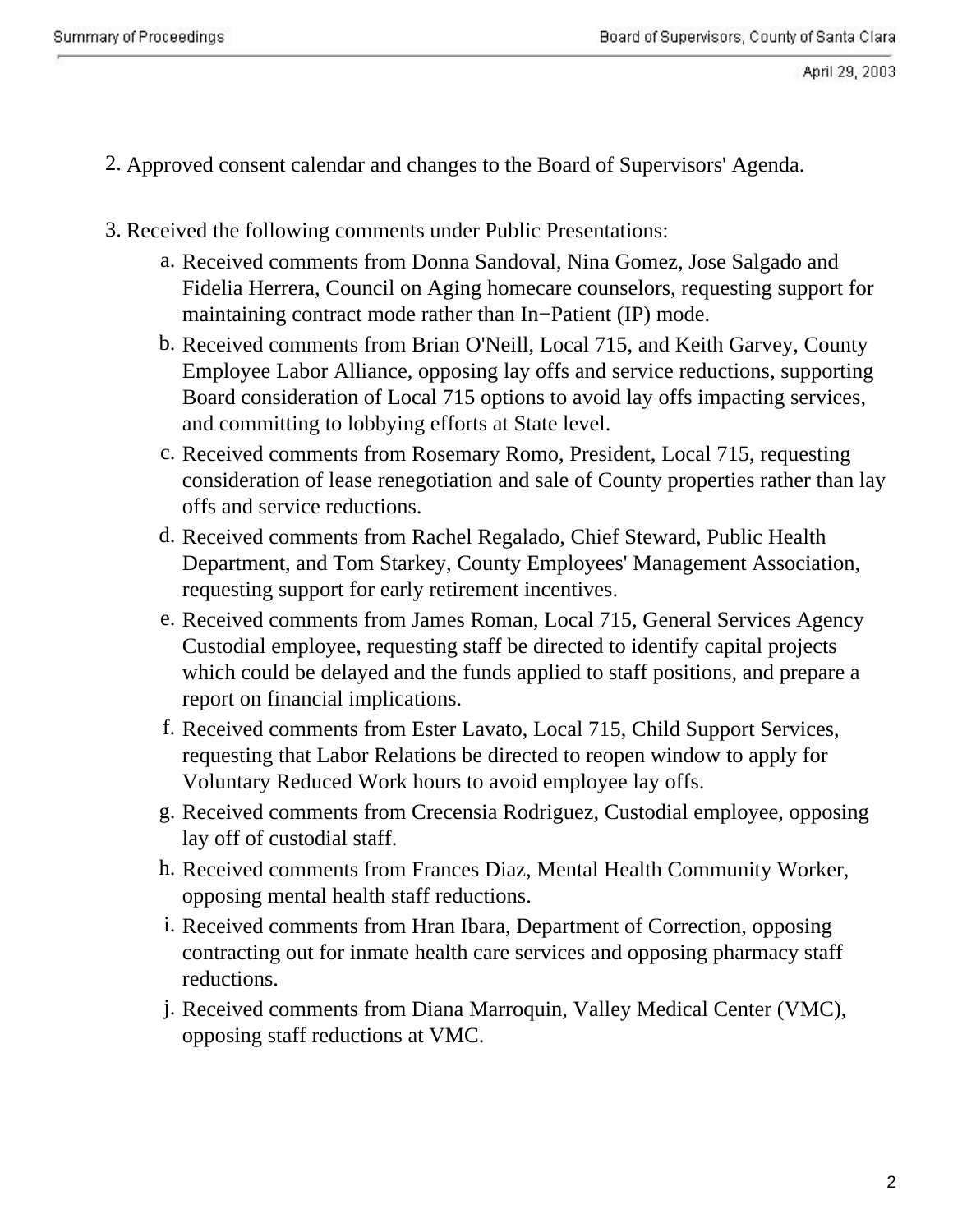#### **Social Services Agency**

- \* 4. Approved delegation of authority to Director, Social Services Agency, or designee, to negotiate, execute, and amend Agreement with Second Harvest Food Bank (SHFB) of Santa Clara and San Mateo Counties relating to providing food distribution services in an amount not to exceed \$705,075, for period July 1, 2003 through June 30, 2004, with option for two one−year extensions, following approval by County Counsel as to form and legality. Delegation of authority shall expire on July 1, 2006.
- \* 5. Accepted report relating to reorganization goals for Department of Family and Children's Services.

## **Health & Hospital System**

- \* 6. Considered recommendations relating to HIV/AIDS Education and Prevention Memorandum of Understanding (MOU) with State Department of Health Services (DHS), Office of AIDS (OA), and took the following actions:
	- Accepted Letter of Award from DHS, OA, relating to augmentation to existing a. Education and Prevention MOU for capacity building projects serving the HIV−positive population or supporting HIV prevention intervention for infected populations, in an amount not to exceed \$25,000, for period July 1, 2002, through June 30, 2003.
	- b. Approved Request for Appropriation Modification No. 155 \$25,000 increasing revenue and expenditures in the Health and Hospital System, Public Health Department.
	- 7. Approved delegation of authority to Executive Director, Health and Hospital System, or designee, to execute First Amendment to Agreement with Aureus Medical relating to providing temporary staffing services in an amount not to exceed \$320,000, for period September 23, 2002 through June 30, 2003, following approval by County Counsel as to form and legality. Delegation of authority shall expire on June 30, 2003. (Supervisor Kniss voted no.)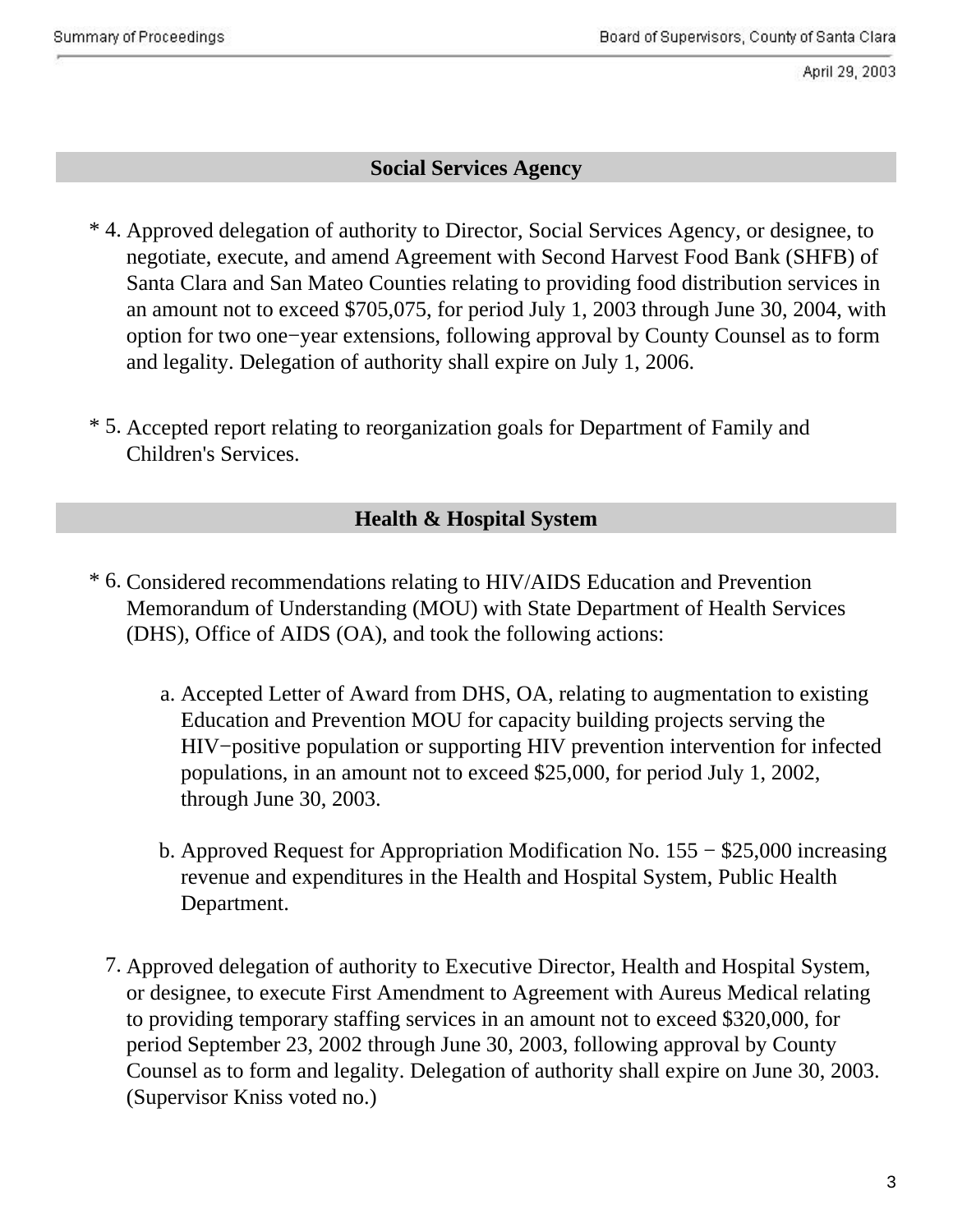- \* 8. Approved delegation of authority to Director, Valley Medical Center (VMC), Health and Hospital System, to execute Agreement with Teresa Wolf relating to employment as Director, VMC Foundation, for a maximum five−year term, in an amount not to exceed \$110,000 for the first year, with up to a ten percent annual increase to be authorized by the Director, VMC, following approval by County Counsel as to form and legality. Delegation of authority shall expire on June 10, 2008.
	- 9. Accepted report relating to Children's Health Initiative (CHI) outreach activities.

Directed Administration to provide semi−annual status reports to Health and Hospital Committee relating to the CHI outreach plan at the County and State level.

\* 10. Accepted report from Public Health Officer relating to continuation of County Needle Exchange Program, and took the following action:

> . Approved continuation of Local Emergency due to significant risk of spread of HIV/AIDS, Hepatitis C, and other blood−borne pathogens, which was proclaimed by the Board of Supervisors on January 11, 2000.

\* 11. Approved the Project, adopted plans and specifications, and authorized advertisement of Contract Documents for remodel of Public Health Department Emergency Operations Center (DEOC) and Vital Registration Office located at 645 South Bascom Avenue, San Jose. (Project No. 021204).

> . Opening of Bids: Thursday, May 22, 2003 at 2:00 p.m., in the Office of the Clerk of the Board of Supervisors

## **Employee Services Agency**

- \* 12. Considered recommendations relating to Office of the County Executive, and took the following actions:
	- a. Approved Summary Classification Report relating to Program Manager II/I, Integrated Pest Management position.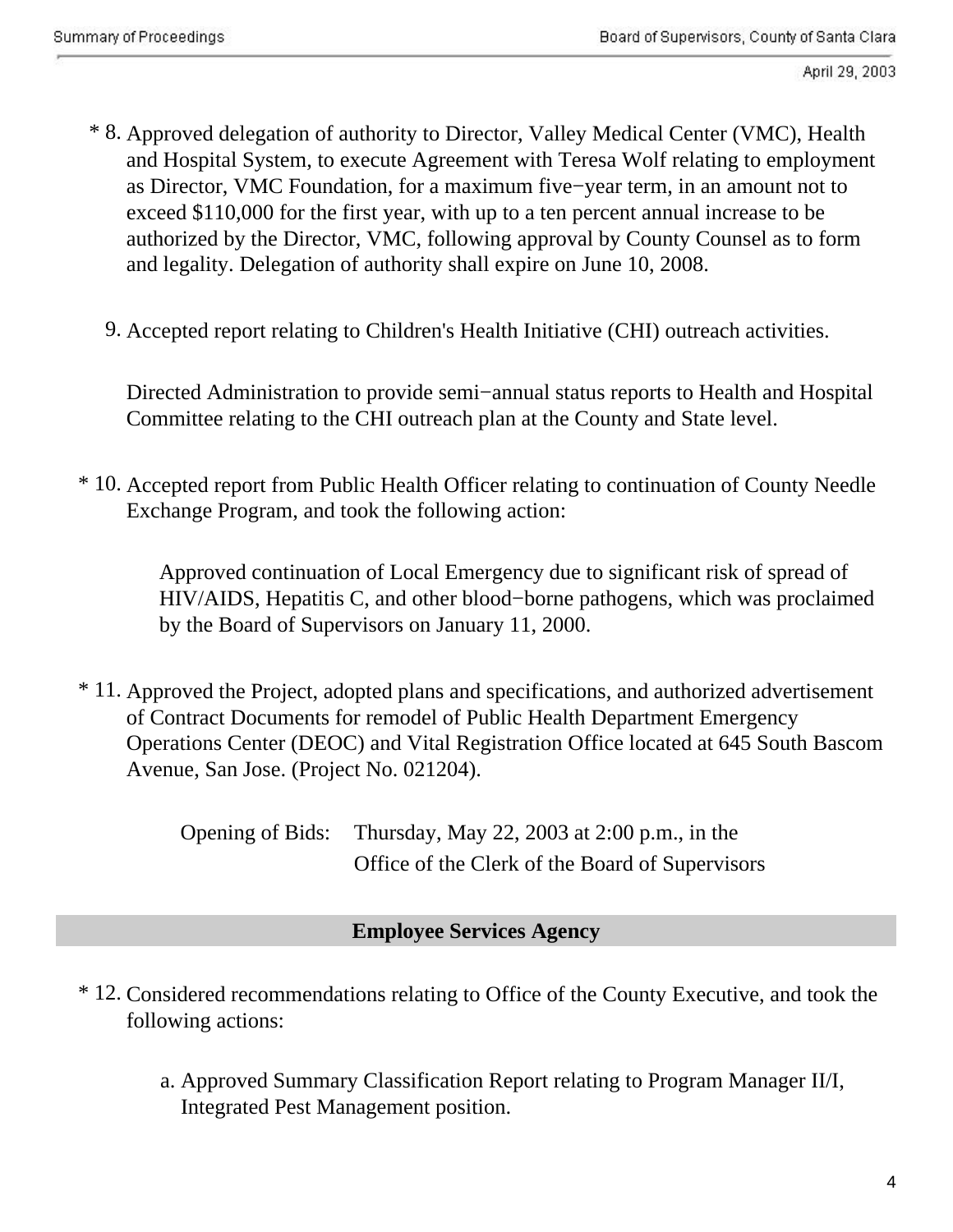- b. Approved Classification Specification for Manager, Integrated Pest Management position.
- Waived reading and adopted Salary Ordinance No. NS−5.02.78 (preliminary) c. amending Santa Clara County Salary Ordinance No. NS−5.02 relating to the compensation of employees deleting one Program Manager I or Program Manager II position and adding one Manager, Integrated Pest Management position in the Office of the County Executive. **Vote:** Gage: Yes Alvarado: Yes McHugh: Yes Beall: Yes

Kniss: Yes

- \* 13. Considered recommendations relating to Health and Hospital System, and took the following actions:
	- a. Approved Summary Classification Report relating to Clinical Administrative Services Manager position.
	- b. Approved Classification Specification for Clinical Administrative Services Manager position.
	- c. Waived reading and adopted Salary Ordinance No. NS−5.02.79 (preliminary) amending Santa Clara County Salary Ordinance No. NS−5.02 relating to compensation of employees adding one Clinical Administrative Services Manager position in the Health and Hospital System, Valley Medical Center. **Vote:** Gage: Yes Alvarado: Yes McHugh: Yes Beall: Yes Kniss: Yes
	- d. Approved Request for Appropriation Modification No. 153 − \$7,036 transferring funds within the Health and Hospital System, Valley Medical Center budget.
- \* 14. Approved Fiscal Year 2004 premium rates for various County employee/retiree health and benefit plans, effective July 1, 2003.
	- 15. Considered recommendations relating to Health and Hospital System, Department of Alcohol and Drug Services (DADS), and took the following actions: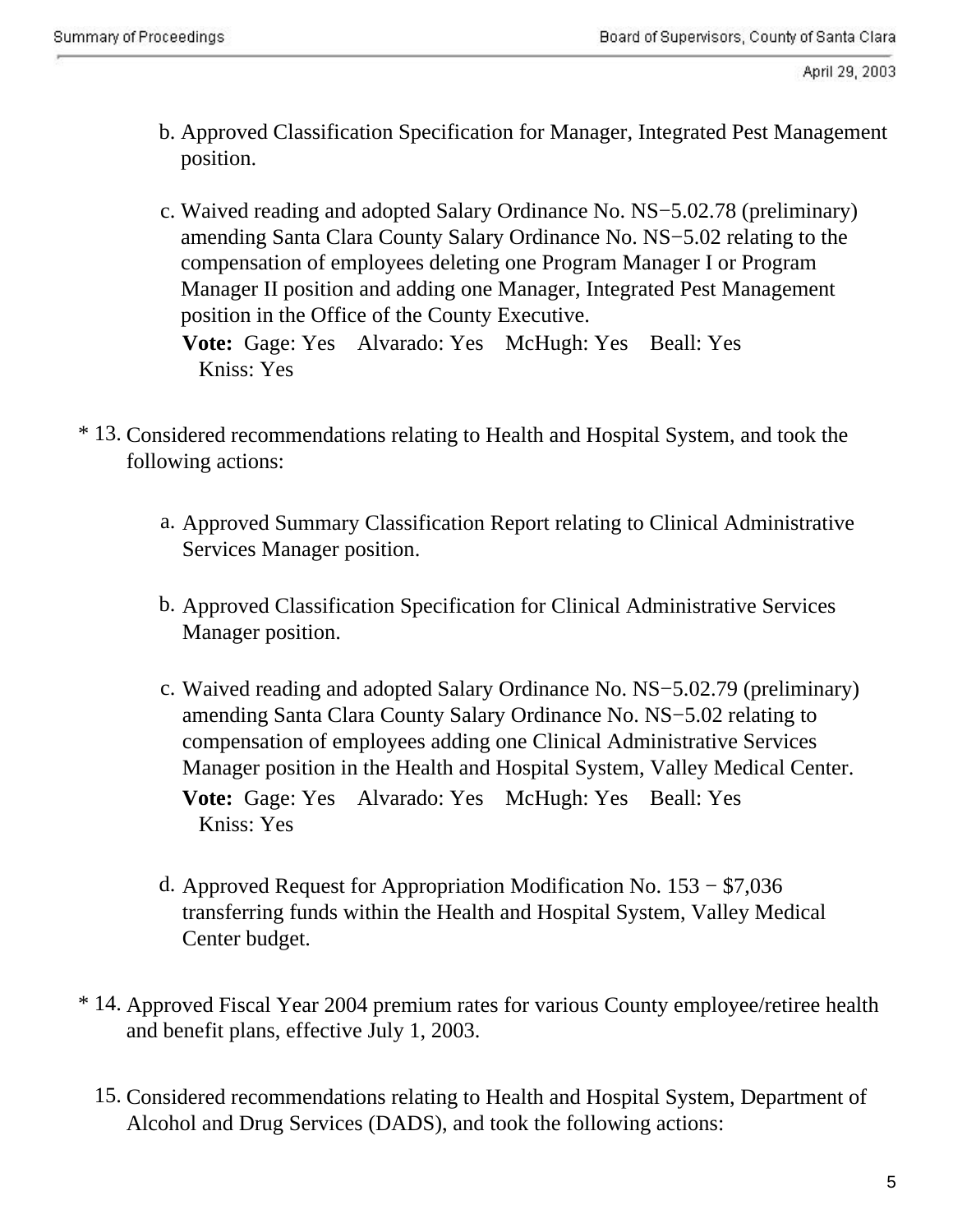- a. Approved Summary Classification Report relating to two Senior Health Care Program Manager positions.
- b. Approved Classification Specification for Division Director, Alcohol and Drug Services position.
- Waived reading and adopted Salary Ordinance No. NS−5.02.80 (preliminary) c. amending Santa Clara County Salary Ordinance No. NS−5.02 relating to compensation of employees deleting two Senior Health Care Program Manager positions and adding two Division Director, Alcohol and Drug Services positions in the Health and Hospital System, DADS. **Vote:** Gage: Yes Alvarado: Yes McHugh: Yes Beall: Yes

Kniss: No

#### **Board of Supervisors**

- \* 16. There was no request for authorization of Board members and/or designees to attend meetings, conferences, and to travel.
	- 17. Considered the following items of concern to refer to Administration for review and report:

**Referred to Administration for report on date uncertain:** Analysis of feasibility of possible closure of non−essential County Administrative Offices for five days during the winter holidays, effective December 26, 29, 30, 32, 2003, January 2, 2004.

**Referred to County Counsel for report off−agenda:** Provision of legal opinion relating to the establishment of service contract provisions that limit the work performed pursuant to those contracts to workers who reside within the United States.

**Referred to Administration for report off−agenda:** Based on County Counsel determination of legality of implementing residency requirements for service contract providers, provide analysis of policy and administrative level advantages and disadvantages of implementation.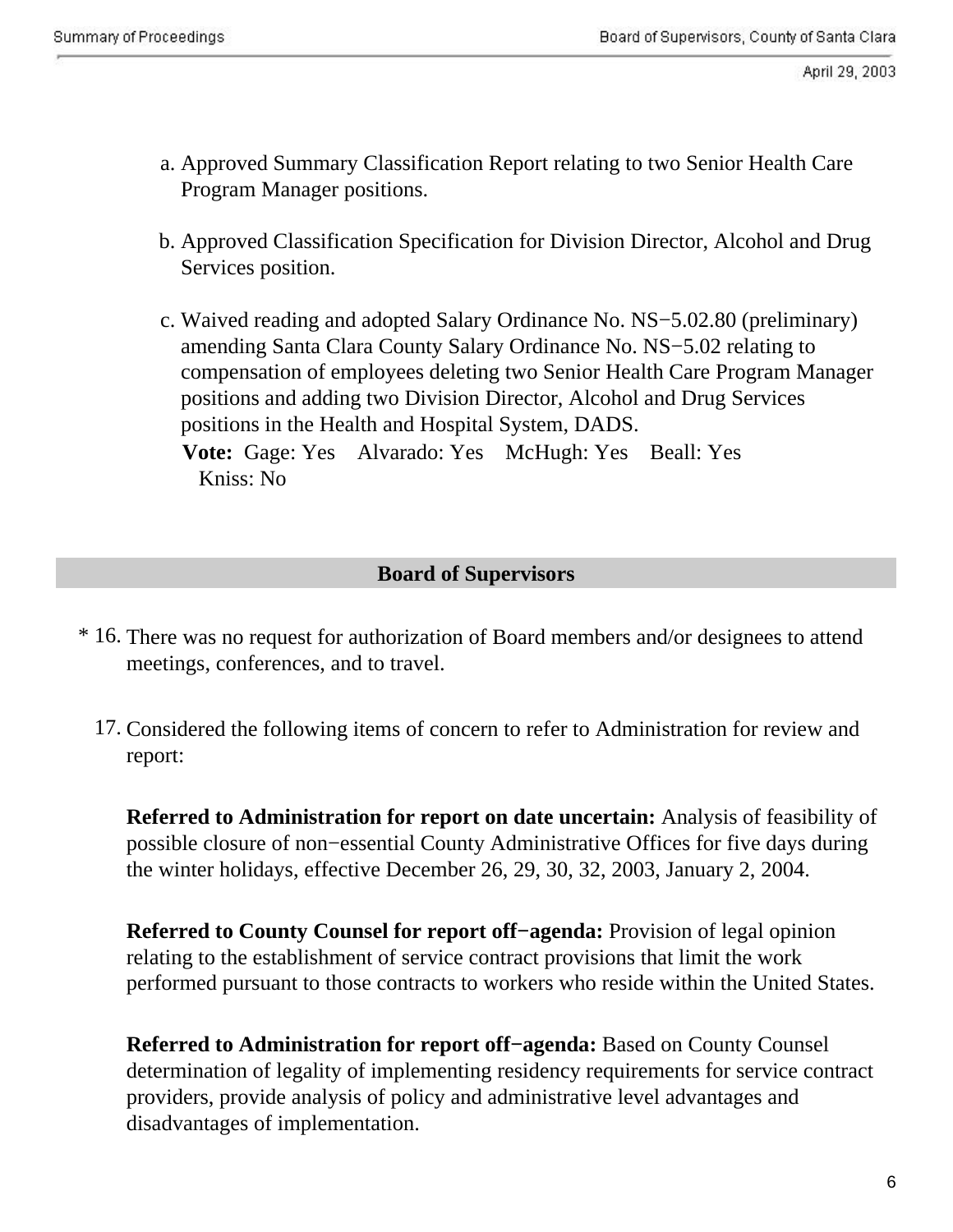**Referred to Administration for report on date uncertain:** Review of an alternate facility for relocating the Braille Transcription Project.

- 18. Accepted verbal report from Supervisor Gage, Chairperson, Housing, Land Use, Environment and Transportation Committee, relating to meeting of April 17, 2003 regarding the Williamson Act, South County Airport Hangar Project, and Affordable Housing issues.
- 19. Accepted report from Supervisor Alvarado, Chairperson, Public Safety and Justice Committee, relating to the Fiscal Year 2004 Substance Abuse and Crime Prevention Act (SACPA) Plan.

Committee Items for Board Action:

- a. Adopted Resolution approving Fiscal Year 2004 Substance Abuse and Crime Prevention Act (SACPA) Plan; authorizing Acting County Executive, or designee, to complete and submit plan documentation, and to execute documents necessary to receive funding with no fiscal impact to the County, following approval by County Counsel as to form and legality; affirming County will comply with SACPA and California Code of Regulations; and, assuring funds received will be deposited into a trust fund.
- b. Approved addition of treatment provider representative, or designee, to Proposition 36 Steering Committee, as designated by Steering Committee.

. Announced next meeting scheduled for May 8, 2003.

20. Accepted report from Supervisor McHugh, Chairperson, Finance and Government Operations Committee (FGOC), relating to meeting of March 27, 2003.

Committee Items for Board Information:

- a. Approve Minutes prepared by Clerk for meetings of September 18, 2002 and October 25, 2002 (Item 4).
- b. Approve Boards and Commissions annual work plans (Item 5).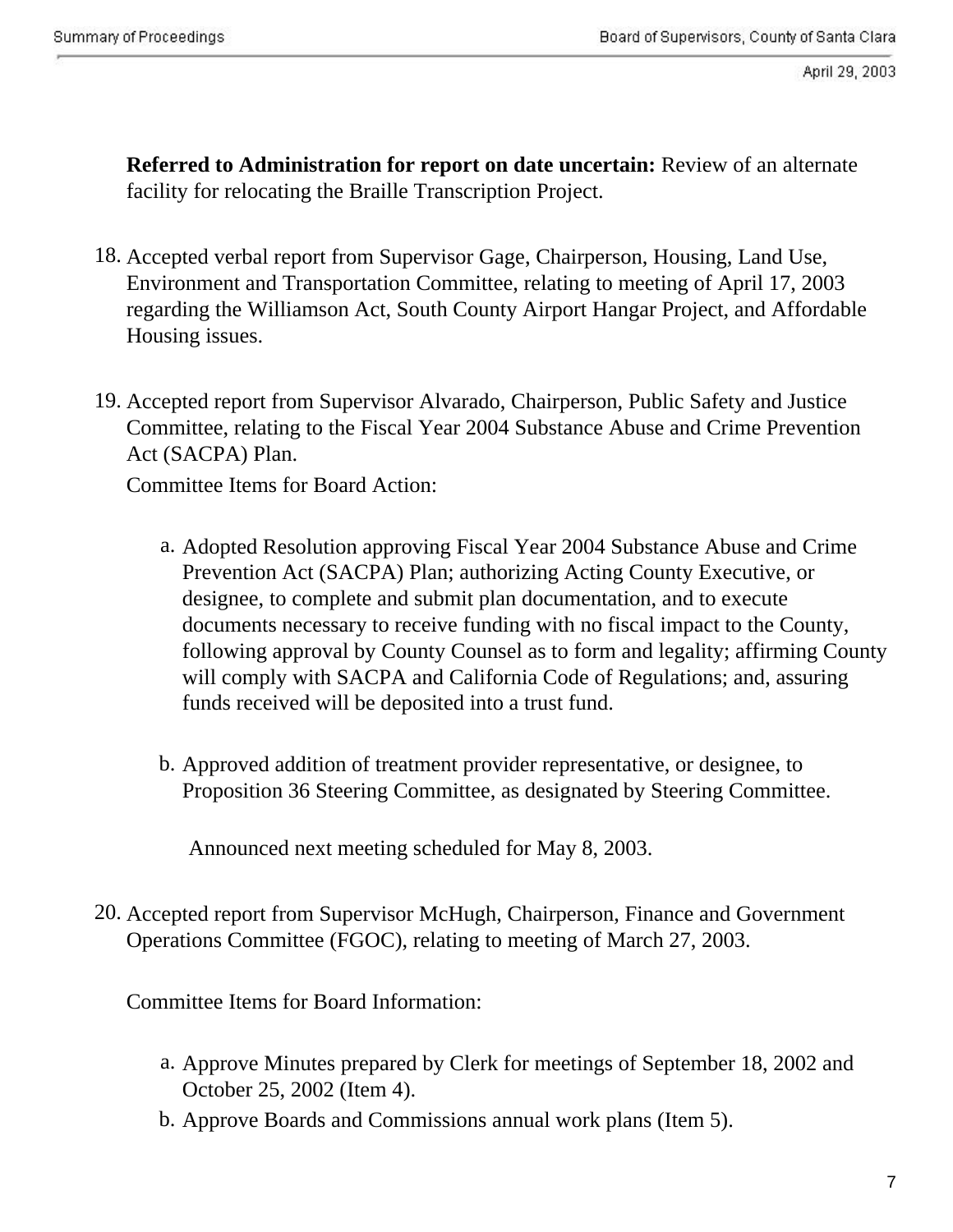- c. Accept internal audit of Tax Collector − custody/internal control report (Item 6).
- d. Accept nine−month implementation status report on management audit of General Services Agency (GSA) Capital Programs (Item 7).
- e. Accept six−month implementation status report on internal audit of workers' compensation (Item 8).
- f. Accept capital bond projects status report (Item 9).
- g. Accept report relating to fiscal impact of Governor's budget proposal to sweep all undesignated court fees to State and impact on County operations (Item 10).
- h. Accept report identifying funds from one information technology project that can be returned to General Fund (Item 11)

Committee Recommendations for Board Action:

i. Consider recommendations from Administration relating to employee benefits internal audit items 8.5 and 8.8 (Item 12).

Approved the following Committee recommendations:

Approved recommendations from Administration to a) report back on whether County should self−insure supplemental long−term disability plan after completion of analysis by outside consultant planned to be done by May 2003 (Item 8.5), b) reduce Supplemental Life Insurance premiums by 25 percent and increase benefit by 77 percent while drawing down excess reserves over ten years (Item 8.8), and c) maintain current Supplemental Life Insurance rate structure based on salary and benefit coverage (Item 8.8).

j. Consider Fiscal Year 2004 budget submittals for following budget units for which FGOC has responsibility: Board of Supervisors; Clerk of the Board; County Executive; Office of Affordable Housing; Office of the Assessor; County Counsel; Registrar of Voters; Information Services Department; Office of Procurement; Intra−governmental Services; General Services Agency, County Communications; General Services Agency, Facilities; Office of Human Relations; Employee Services Agency, Risk Management; Finance Agency,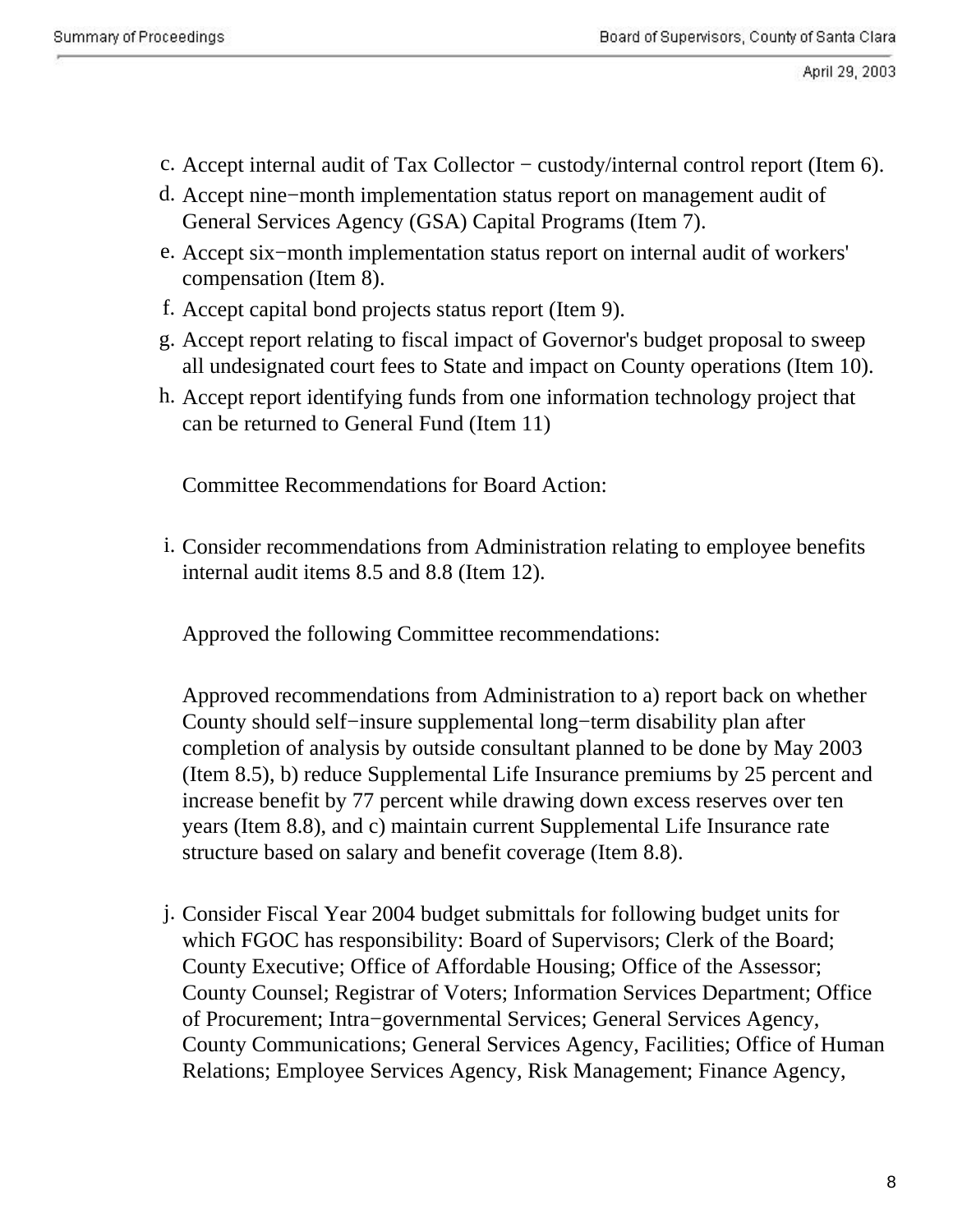Controller−Treasurer; Finance Agency, Tax Collector; Finance Agency, Clerk−Recorder; Finance Agency, Department of Revenue (Items 13 through 30).

Approved the following Committee recommendations:

Accepted reports and directed Administration to a) submit recommended budget for Board's budget units with reductions in salaries, benefits, supplies, and services to current level budget that equal full reduction target established on January 14, 2003, b) provide report prior to Budget Workshop that provides (1) impact of suspending payment of dues to National Association of Counties (NACo) and Association of Bay Area Governments (ABAG) and (2) risk analysis associated with those audits that are proposed to be paid for with non−General fund sources; c) provide status report relating to Habitat Conservation Plan, d) provide monthly status reports, to commence in May or June, relating to implementation of new electronic voting system that compares actual to planned achievement on critical milestones; e) provide off−agenda status report on entire cost of Accounting Systems and Procurement (ASAP) Project and estimated savings to General Fund; and, f) provide report on combined impact of proposed deletions of custodial classifications if Superior Court does not select the County to continue custodial services.

k. Considered and approved Committee direction and referrals made in Committee Items for Board Information:

. 1. **Referred to Administration for consideration**: Development of the following two policies:

. a) re−evaluation of market value of properties and determination of minimum bid prior to secured property auction, and b) review of trust fund ending balances at end of each fiscal year and distribution of excess funds back to General Fund (Item 6).

. 2. **Directed Administration to report back within 30 days** on inability . to develop comprehensive policy on capital project funding for all County . agencies due to limitations of ASAP application to meet the different reporting capabilities of each agency (staff response to audit recommendation 2.1), (Item 7).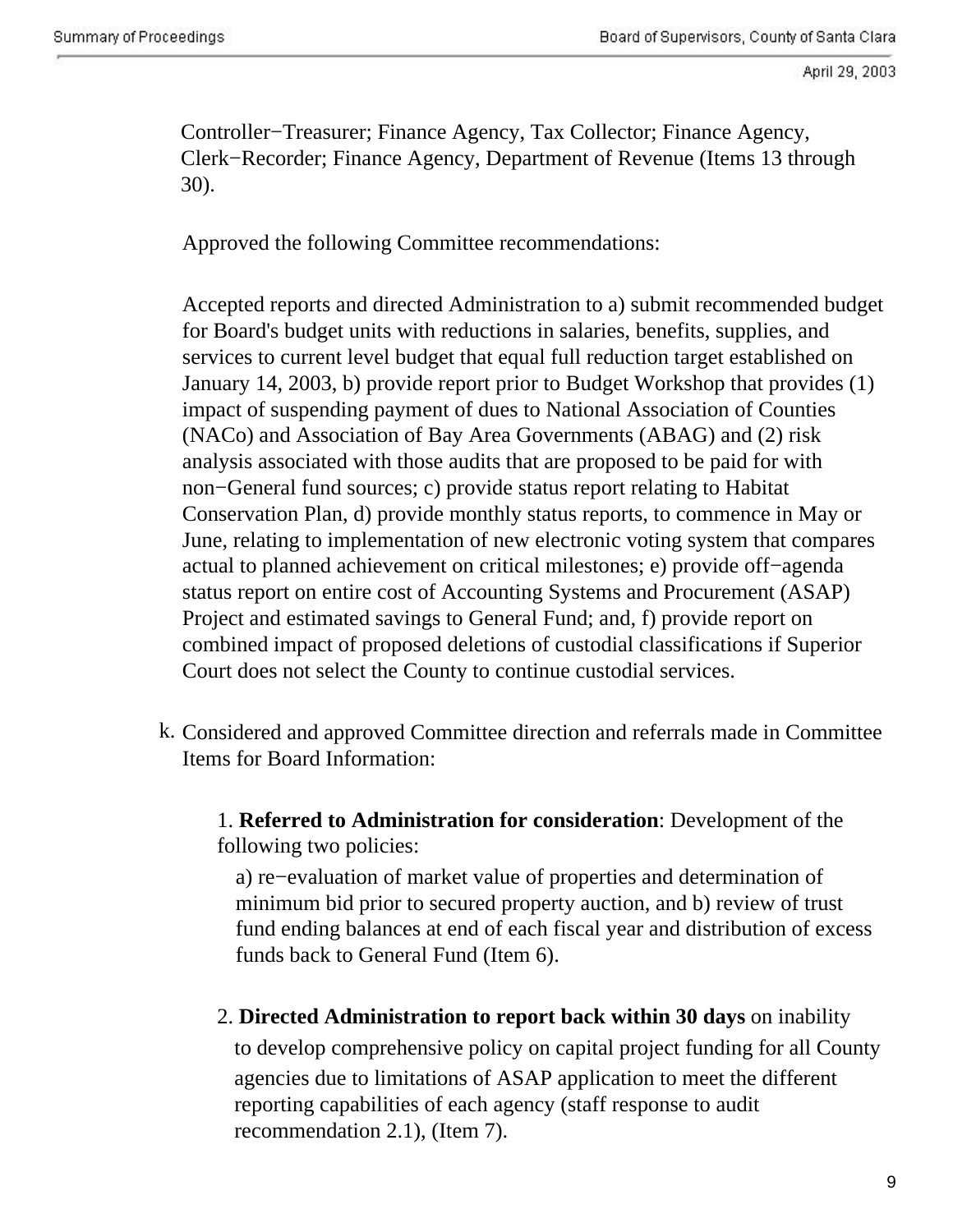21. Accepted report from Supervisor McHugh, Chairperson, Finance and Government Operations Committee (FGOC), relating to Management Audit of Department of Child Supported Services (DCSS).

Committee Items for Board Action:

- a. Approved FGOC recommendations relating to Management Audit of DCSS as outlined in audit matrix.
- b. Considered audit recommendation 2.1 and determined that DCSS should conduct in−depth analysis of management reporting needs, and develop and prepare management information reports measuring performance on collections, delinquencies, orders established, timeliness, and compliance with Federal and State requirements, task management, cost effectiveness, and other pertinent information.
- 22. Accepted report from Supervisor Kniss, Chairperson, Health and Hospital Committee, relating to meeting of April 2, 2003.

. Committee Items for Board Information:

- . a. Approve Policies and Procedures for Hospital Sponsored Clinics and . Exempt Clinics
- . b. Accept Compliance Status Report
- . c. Accept Health Insurance Portability and Accountability Act of 1996 . (HIPAA) Update
- . d. Accept Healthy Kids Monthly Report
- . e. Accept Medical Staff Report and Approved Credentials
- . f. Accept Period 8 Financial Reports
- . g. Accept Valley Health Plan Enrollment Report
- . h. Accept Valley Health Plan Advisory Group minutes of January, 2003
- . i. Accept report relating to historical overview of the Department of Alcohol . and Drug Services (DADS)
- . j. Accept report relating to historical overview of Public Health Department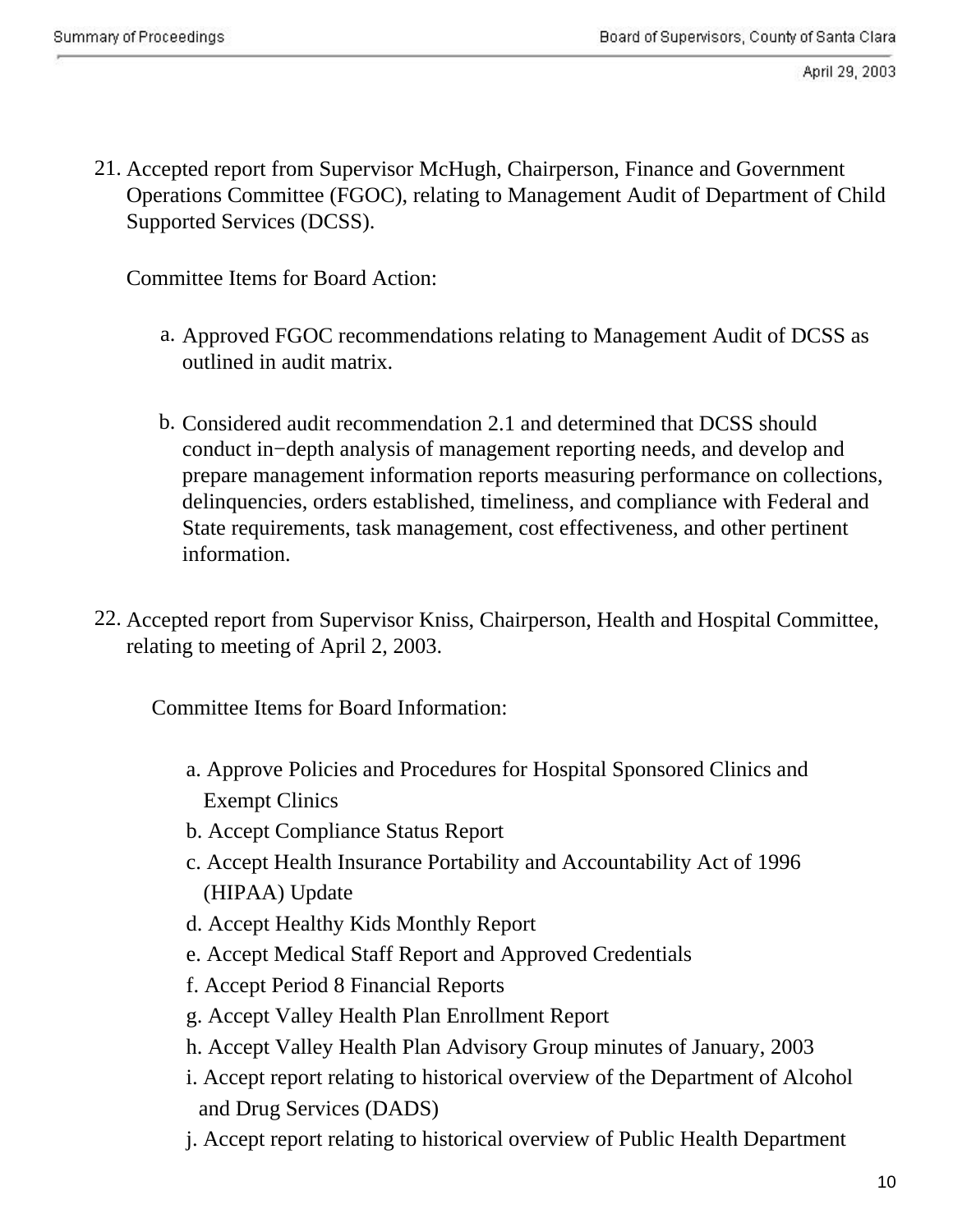. k. Review proposed budgets of Health and Hospital System general fund . Departments

. Committee requested Office of the County Executive to evaluate budget reduction proposals of Mental Health Department and DADS for impact on Criminal Justice System, for report to Public Safety and Justice Committee.

. Committee requested Office of the County Executive to provide cost−savings analysis related to redirecting services from West Valley facility.

. 1. Valley Community Outreach Services

. Committee requested alternatives to reducing Psychiatric Social Worker for bilingual case management and counseling to children and families at Alum Rock Union Elementary School District.

. 2. DADS

. Committee requested additional information on cost associated with request to add one clerical position and on−going funding of the Learning Institute.

. 3. Public Health Department

. Committee requested that Office of the County Executive provide off−agenda report relating to revenue and allocation of Tobacco Settlement Funds.

. Committee requested that Public Health Department provide alternatives to reducing Tobacco Prevention Fund and information relating to services by South County Mobile Van including how and where clients will receive services if mobile van is eliminated.

. 4. Mental Health Department

. Committee requested that Director, Mental Health Department, provide alternative sources to meet financial shortfall reflected in proposed Fiscal Year 2004, 24−hour care budget.

- . 5. Children's Shelter and Custody Health Services
- . l. Accepted Executive Director's Verbal Report

. Committee discussed potential partnership of Valley Medical Center and Lucile Packard Children's Hospital at Stanford.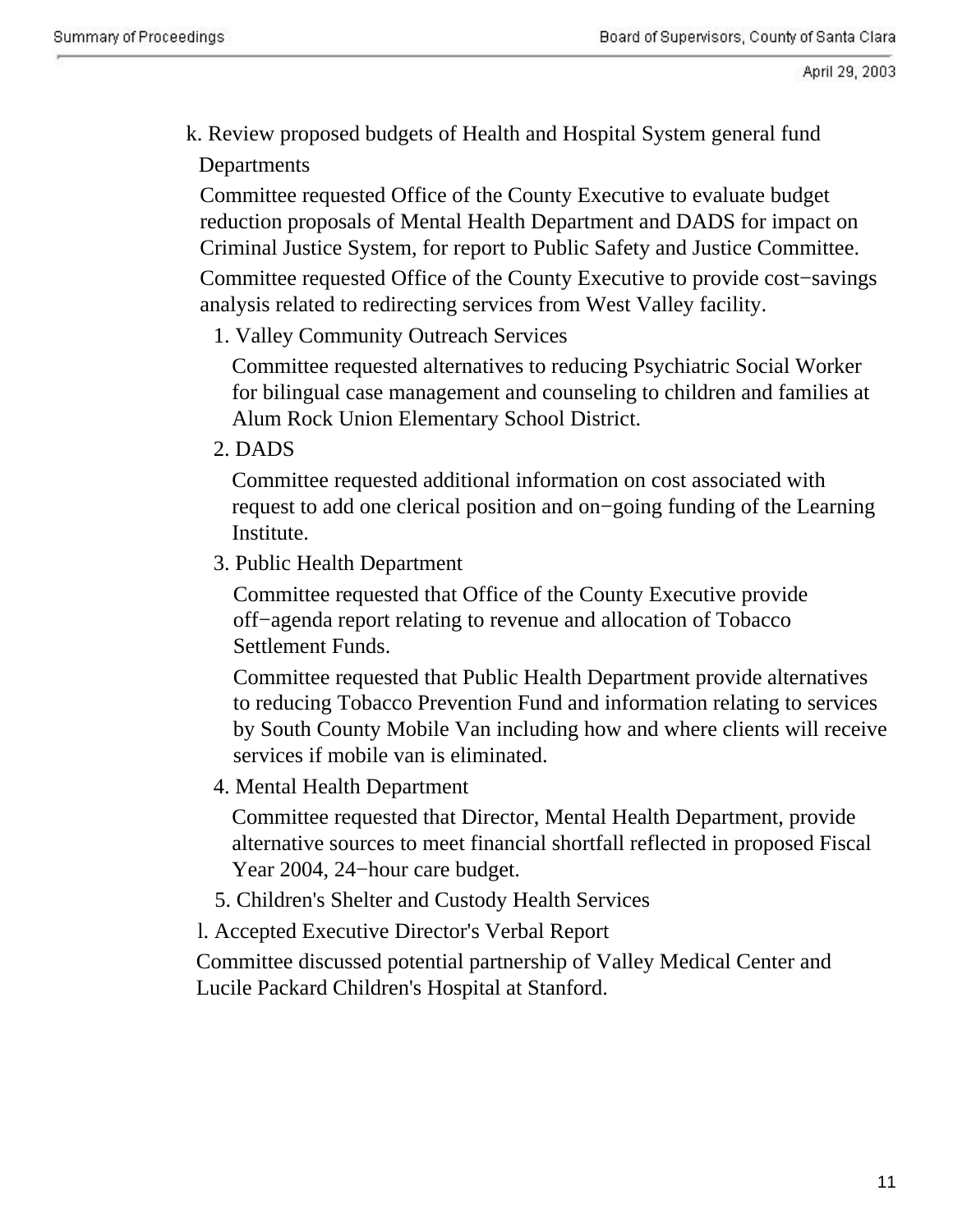23. Accepted report from Supervisor Beall, Chairperson, Legislative Committee, relating to meeting of April 17, 2003.

Committee Items for Board Action:

- a. Adopted Policy to not actively support legislation imposing new State mandates.
- b. Opposed reductions to Supplementary Security Income (SSI) and Library Transaction−Based Reimbursement, but do not include in County's State budget priorities.
- c. **Held to date uncertain:** Support of Assembly Bill (AB) 1221 (Steinberg/Campbell) relating to California Balanced Communities Act.
- d. Supported AB 216 (Chan) relating to Youth Alcohol Recovery Centers.
- e. Supported, with proposed amendments, AB 20 (Lieber) relating to court testimony of dependent adults.
- f. Opposed California State Association of Counties' (CSAC) Legislative Proposal relating to Emergency Medical Services (EMS) governance and directed Administration to notify CSAC of opposition from the Board of Supervisors.
- g. Accepted report relating to Seventh Annual Joint Advocacy Trip with Silicon Valley Manufacturing Group (SVMG).

**Referred to Legislative Committee for report on date uncertain:** Review value to the County of joint trips to Sacramento with SVMG to lobby State Legislators.

- h. Accepted report relating to State budget strategy.
- i. Accepted report relating to State funding for County agricultural pesticide regulation.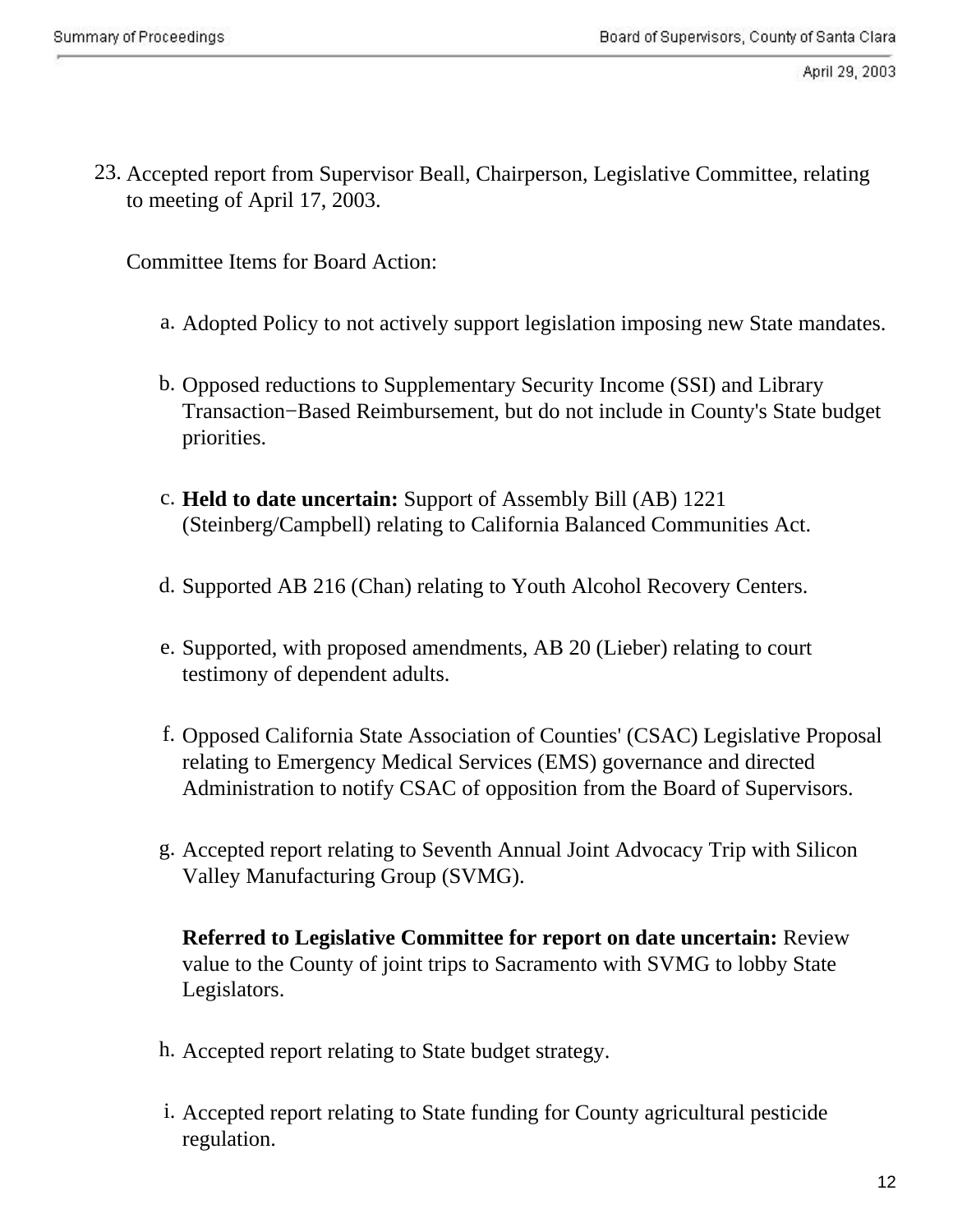24. Accepted report from Supervisor Beall, Chairperson, Children, Seniors and Families Committee, relating to meeting of April 16, 2003.

Committee Items for Board Information:

- a. Accept report back relating to cost saving measures for School−Linked Services' (SLS) proposed Fiscal Year 2004 Budget.
- b. Accept presentation from Department of Family and Children's Services (DFCS) relating to tentative reorganization plan. (See Board agenda Item No. 5)
- c. Accept report back relating to revised Department of Child Supported Services (DCSS) Performance−Based Budgeting measures for Fiscal Year 2003−2004.
- d. Accept report relating to DCSS reorganization and implementation of new business model pilot project.
- e. Accept status report relating to Department of Aging and Adult Services, Public Administrator/Guardian/Conservator Office.
- f. Accept annual report relating to Status Offender Services.
- g. Accept annual report relating to Educational Rights Project.
- h. Accept status report relating to Out−of−Home−Care Placement Initiatives.
- i. Approve Minutes of January 21 and February 5, 2003.
- j. Discuss budget update relating to children, seniors and families services and forward recommendations to the Board of Supervisors.
- k. Accept report from Director, Social Services Agency.
- l. Accept report from Director, DCSS.
- m. Announce next meeting of Children, Seniors and Families Committee on Wednesday, May 7, 2003, 10:00 a.m. in Isaac Newton Senter Auditorium, First Floor, County Government Center.
- 25. Accepted report from Supervisor Gage, Board Delegate to the Valley Transportation Authority.

Announced next meeting scheduled for May 7, 2003.

26. There was no report from Chairperson Alvarado.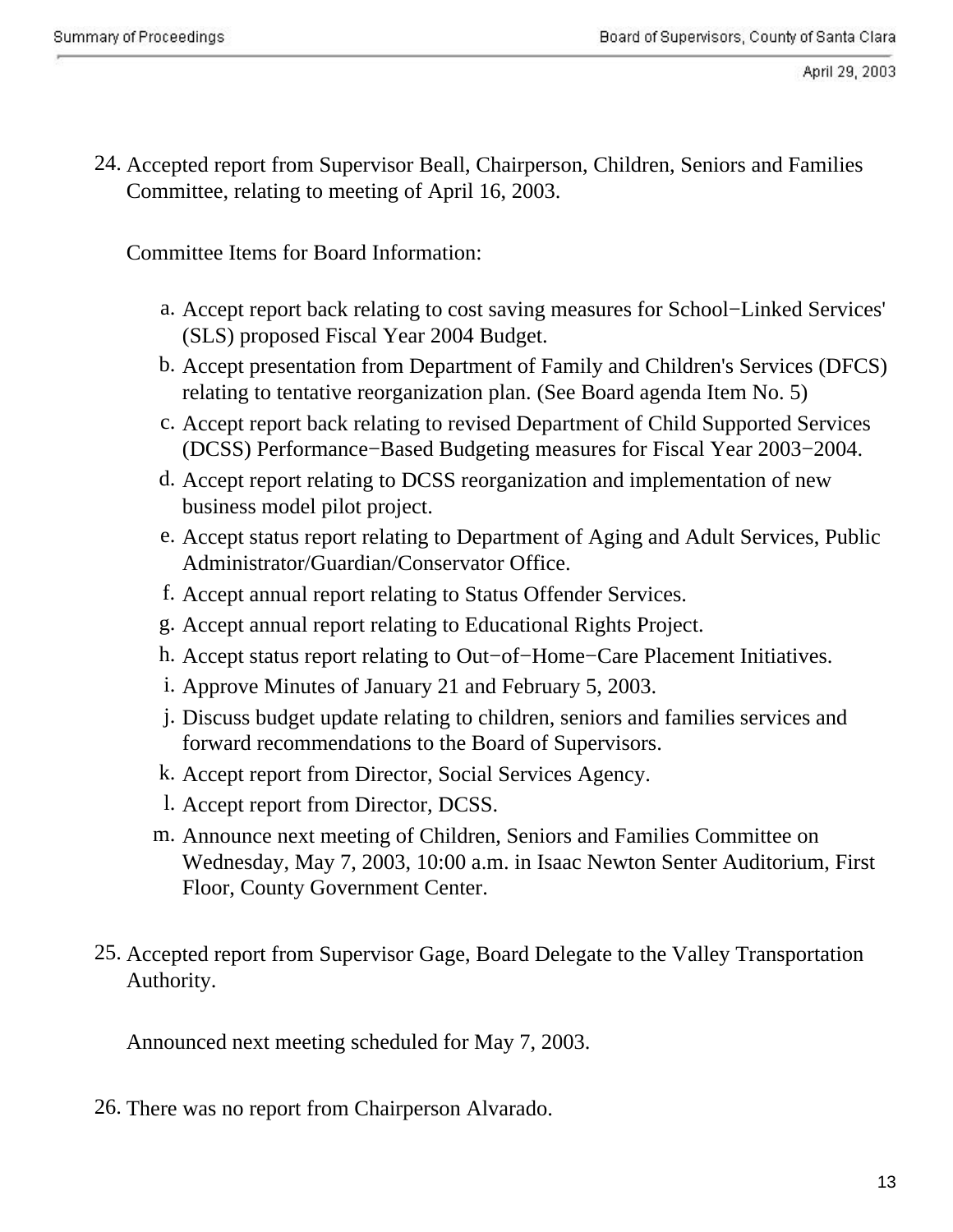\* 27. There was no report on long−term planning and budget strategies.

### **County Executive**

28. **Held to May 6, 2003:** Consideration of recommendations relating to Office of Affordable Housing and use of affordable housing funds.

Possible action:

- a. Approve recommendations relating to preliminary allocation of affordable housing funds and process for distribution.
- b. Authorize Administration to proceed with preparation of two Requests for Proposals (RFPs) for distribution of \$5.5 million in affordable housing funds to implement allocations for Category 1 Multifamily Housing Program (MHP) Eligible Projects and Category 2 non−MHP Eligible Projects.
- c. Approve Request for Appropriation Modification No. 156 − increasing revenue and expenditures in the Office of the County Executive, Office of Affordable Housing budget to complete transfer of year one housing set−aside funds to Affordable Housing Fund.
- \* 29. Approved Request for Appropriation Modification No.157 − \$3,900 increasing revenue and expenditures in the Office of the County Executive budget relating to one−time grant revenue awarded by Lucile Packard Foundation for Children's Health to fund planning retreat for the Children's and Families Leadership Team.
	- 30. Considered recommendations relating to Directed Recording Electronic (DRE) voting system, and took the following actions:
		- a. Approved Agreement with Sequoia Voting Systems, Inc. relating to providing electronic touch−screen voting equipment and services, and absentee voting system, in an amount not to exceed \$18,904,509.38 for period April 29, 2003 through September 30, 2008. (Supervisor Kniss voted no.)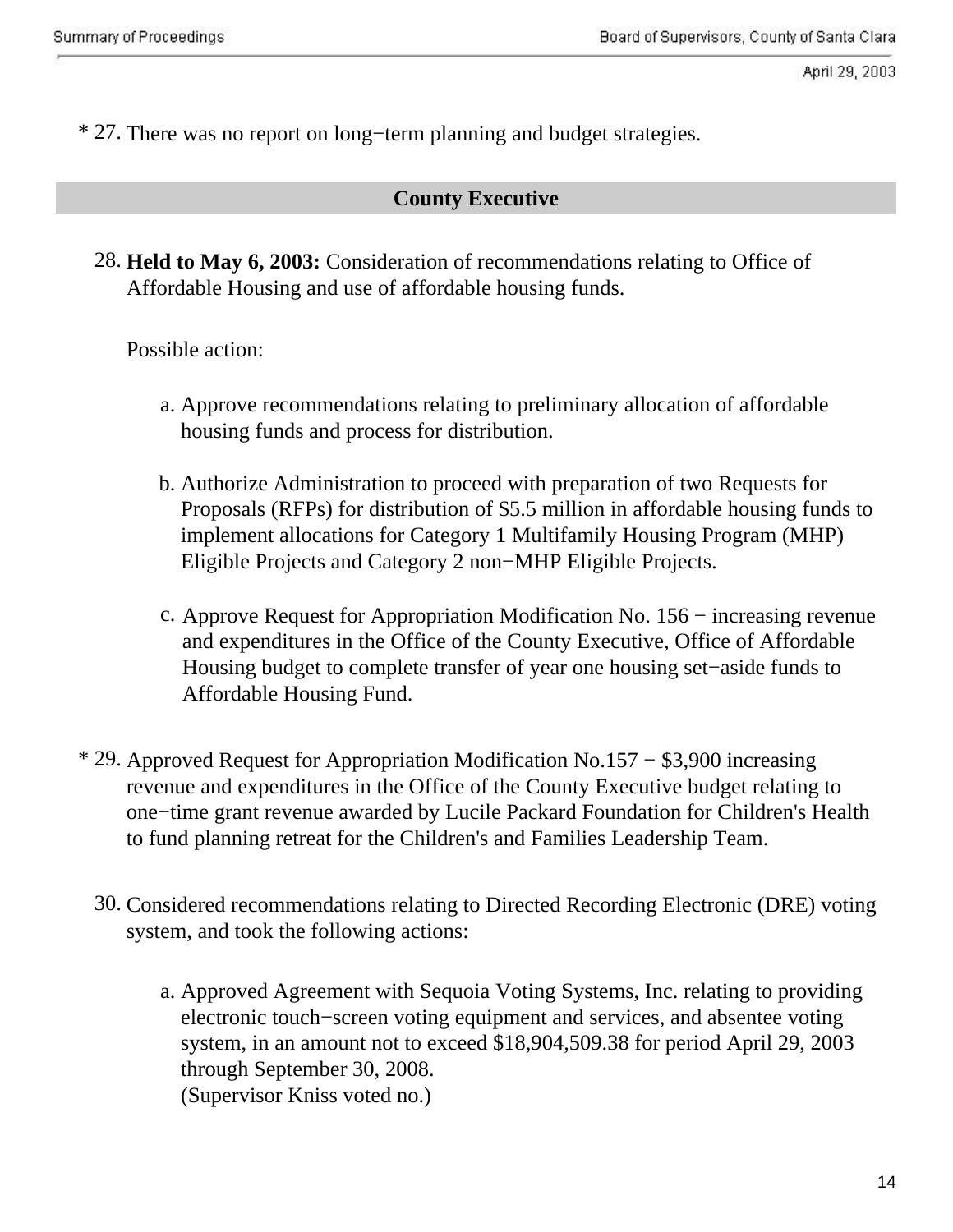- b. Approved Escrow Agreement with DSI Technology Escrow Services relating to providing administration and monitoring of equipment and services provided by Sequoia Voting Systems, Inc. for period April 29, 2003 through September 30, 2008. (Supervisor Kniss voted no.)
- c. Accepted report relating to fiscal implication of Agreement with Sequoia Voting Systems, Inc. (Supervisor Kniss voted no.)
- d. Accepted report relating to proposal to conduct limited pilot during November 2003 and March 2004 elections, requiring voters to generate voter−verified paper record of vote cast at time of vote, including process to test accuracy of small random sample of touch−screen machines using voter−verified paper records, and to submit proposal to Secretary of State for necessary authorization. (Supervisor Kniss voted no.)
- e. Accepted report relating to Registrar of Voters' DRE Project Timeline and milestone accomplishments. (Supervisor Kniss voted no.)
- f. **Held to date uncertain:** Acceptance of report relating to creating citizen committee, including criteria for selection and role of members, or expanding existing committee, to monitor election systems and testing of logic and accuracy of each unit.
- 31. Accepted quarterly status report relating to implementation of the Integrated Pest Management and Pesticide Use Ordinance for period November 2002 through March 2003.
- \* 32. Accepted report relating to joint budget letter to Governor Gray Davis and members of the State legislature from California State Association of Counties (CSAC), League of California Cities (LCC), and California Special Districts Association (CSDA).

## **County Counsel**

33. There was no report from County Counsel on legal issues.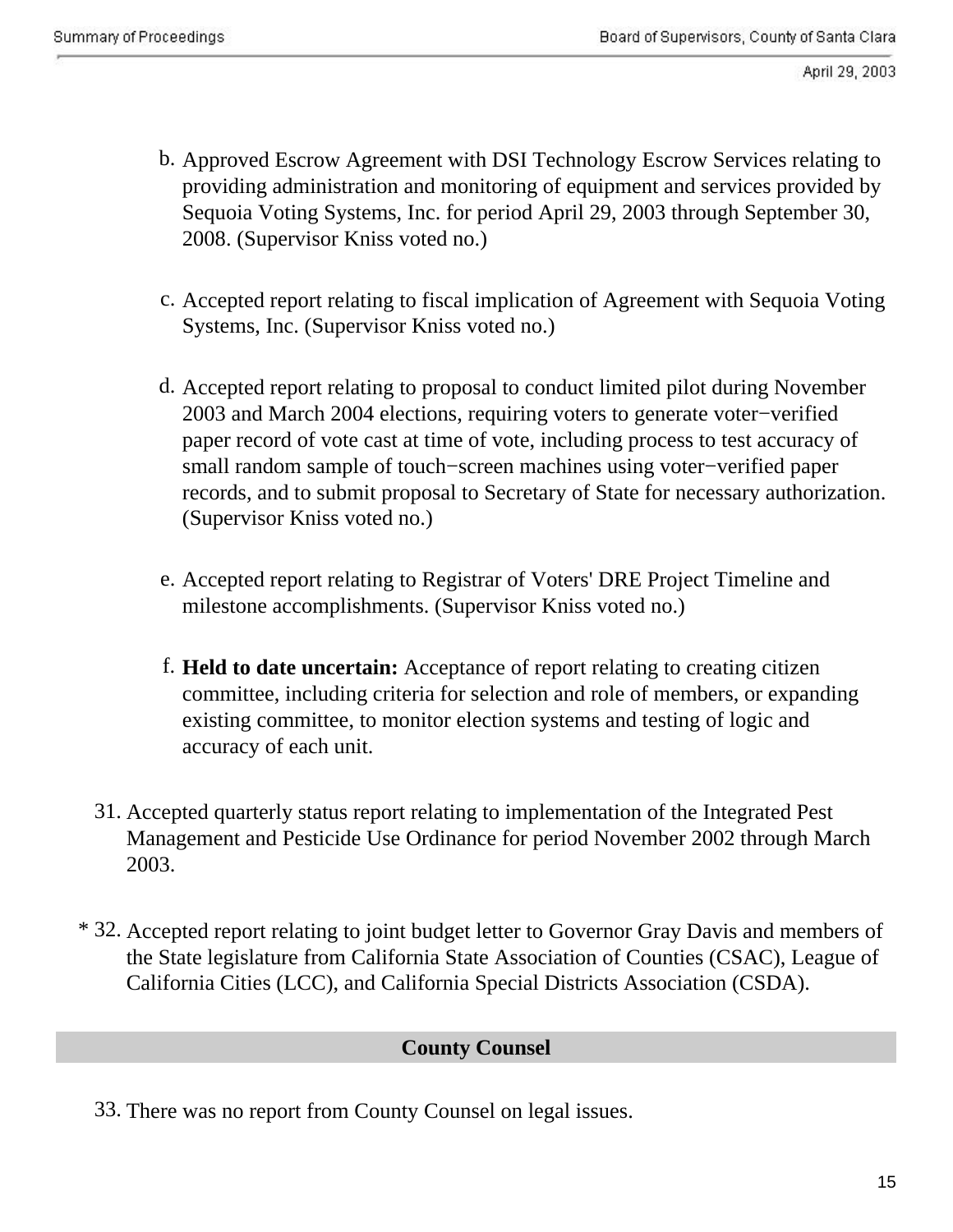## **Boards & Commissions**

\* 34. Approved the following Board As−a−Whole appointments to various Boards and Commissions:

|              |             | Appointee Name Recommended By Board/Commission |
|--------------|-------------|------------------------------------------------|
| Cheryl Crose | Alvarado    | Mental Health Board                            |
| Patrick Kwok | Chairperson | Bay Area Air Quality Management District       |

- \* 35. Considered recommendation relating to one−time allocation of funding from County Children's Trust Fund (CTF) to Social Services Agency (SSA) in an amount not to exceed \$315,000, and took the following actions:
	- a. Approved allocation of \$45,000, effective July 1, 2003, for Program Evaluation and Outcome Measurement training for General Fund Contract Agencies serving children and families, budgeted in the SSA for Fiscal Year 2003−2004.
	- b. Approved allocation of \$270,000, effective July 1, 2003, for Child Abuse Prevention services in accordance with State mandated requirements governing Office of Child Abuse Prevention funds, for Fiscal Year 2003−2004.
	- 36. Approved 2003 Annual Work Plans for Planning Commission and various advisory Boards and Commissions reviewed by Board of Supervisors' Committees.
		- a. Advisory Commission for Persons with Disabilities
		-
		-
		- d. Animal Advisory Commission . q. Moscow, Russia Sister County
		- . e. Advisory Commission on Consumer Affairs
- n. Historical Heritage Commission
- b. Airport Land Use Commission . . . . . . . . . . . . . Hsinchu, Taiwan Sister County **Commission**
- c. Airports Commission . p. Human Relations Commission
	- Commission
	- . r. .National Guard and Veterans' Affairs Commission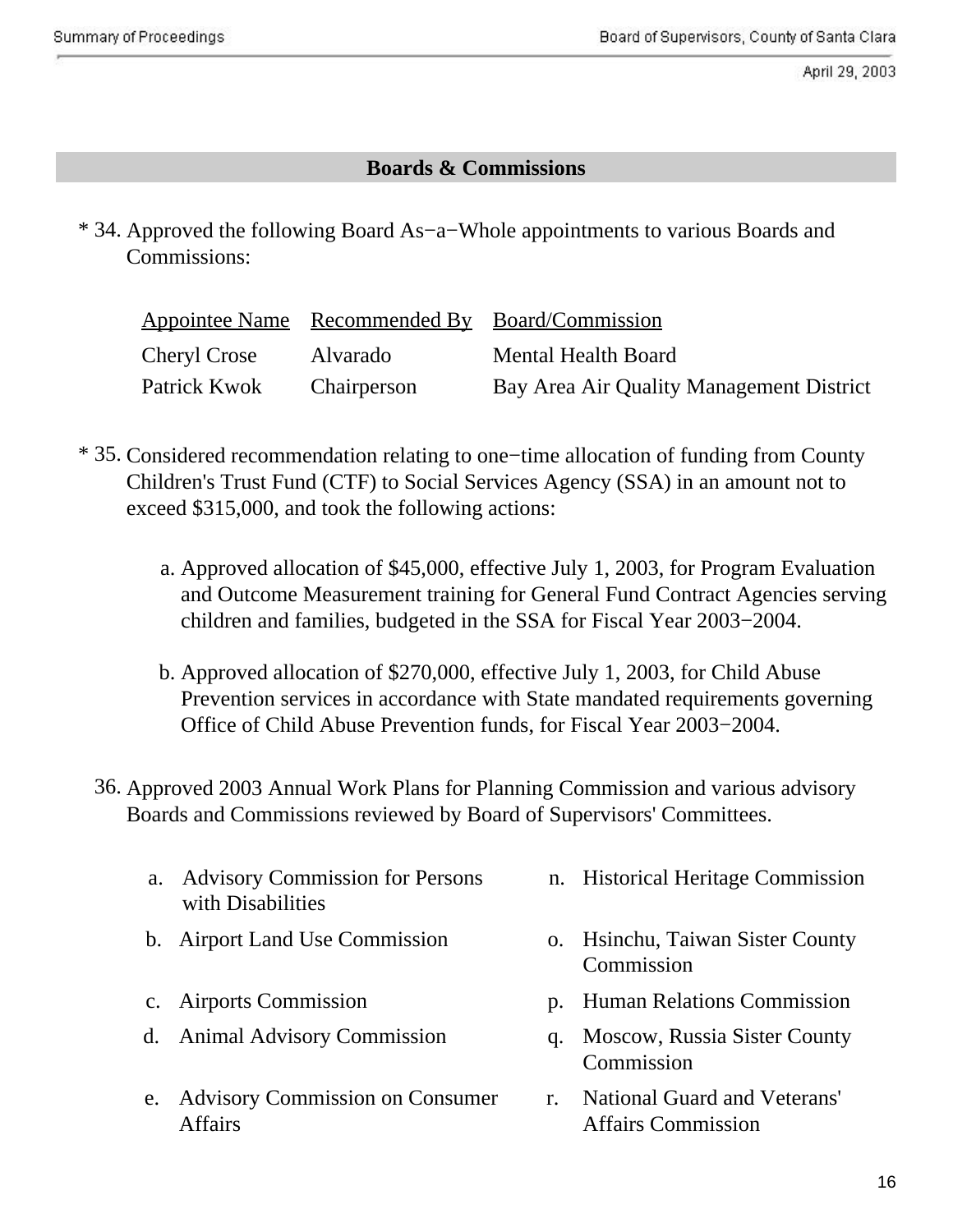- 
- g. Commission on the Status of Women t. Personnel Board
- . h. Council on Equal Employment **Opportunities**
- 
- i. Fairgrounds Management Corporation w. Roads Commission
- k. Fish and Game Commission . x. Senior Care Commission
- 1. Florence, Italy Sister County Commission
- m. Health Advisory Commission
- f. Child Abuse Council . S. . Parks and Recreation
	-
	- u. Planning Commission
- i. Domestic Violence Council . v. Board of Plumbing Examiners
	-
	-
	- y. Social Services Advisory Commission

Directed Clerk of the Board to advise boards, commissions and committees of the requirement to include prior year accomplishments in future annual work plans.

- \* 37. Considered recommendations relating to resignations from and declaring a vacancy on various Boards and Commissions, and took the following actions:
	- a. Accepted resignation from Erin O. Simile from Child Abuse Council for a four−year term expiring on June 30, 2004. Appointee shall represent community at large. Position is rotating and remains with District 5 until expiration of term.
	- b. Accepted resignation from Manuel Valdez from Council on Equal Employment Opportunities for a four−year term expiring on June 30, 2003. Appointee shall be a representative of a Latino member organization. Position is rotating and remains with District 3 until expiration of term.
	- c. Declared position vacant on Province of Florence, Italy Sister−County Commission, previously held by Patricia Sausedo, for a three−year term expiring on June 30, 2005. Appointee must have previously demonstrated interest in matters pertaining to the relationship between Italy and the United States. Position is allocated to District 5.
- \* 38. Approved request from Fish and Game Commission for an expenditure from the Fines and Forfeitures Fund in an amount not to exceed \$2,500 for the 12th Annual 2003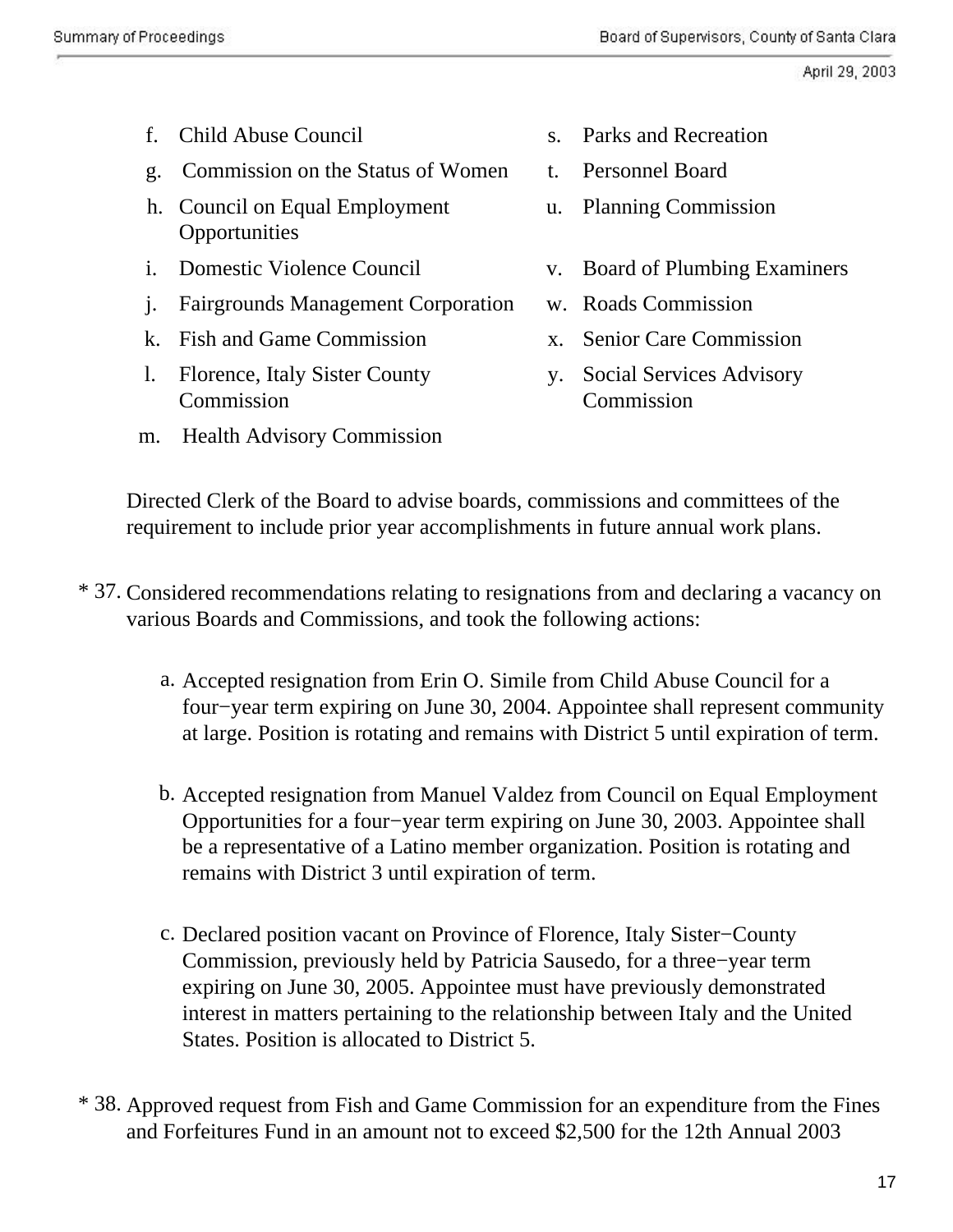Almaden Valley Rotary Kids Free Fishing Weekend, May 3 and 4, 2003, at the Los Gatos Creek Park − Campbell Percolation Ponds.

\* 39. Approved request from Fish and Game Commission for an expenditure from the Fines and Forfeitures Fund in an amount not to exceed \$2,500 for the 2003 Fish−A−Thon Event that will be held on May 3, 2003 at the Stevens Creek Quarry, Cupertino.

#### **Law & Justice**

- \* 40. Approved Request for Appropriation Modification No. 158 − \$386,112 increasing revenue and expenditures in the Probation Department budget relating to one−time revenue available to help offset Juvenile Justice Crime Prevention Act (JJCPA) budget reductions in Fiscal Year 2003 for approved programs funded by JJCPA.
- \* 41. Adopted Resolution affirming membership of the Santa Clara County Juvenile Justice Coordinating Council (SCCJJCC) and delegating authority to Chief Probation Officer, or designee, and/or Chairperson of the Board of Supervisors to submit the Juvenile Justice Crime Prevention Act (JJPCA) grant application and execute standard Grant Agreement with State Board of Corrections, including necessary documents to extend or amend Grant Agreement that have no fiscal implications, following approval by County Counsel as to form and legality, and providing certain assurances necessary for implementation of Fiscal Year 2004 Comprehensive Multiagency Juvenile Justice Plan Modification.
- \* 42. Adopted Resolution delegating authority to Chief Probation Officer, or designee, to negotiate, execute, amend, or terminate Agreements for Fiscal Years 2004, 2005, and 2006 with City of Sunnyvale, City of Santa Clara, Franklin−McKinley School District, and Agreement with City of Cupertino and Cupertino Union School District, relating to delinquency prevention, early intervention, and diversion services for youth, following approval by County Counsel as to form and legality. Delegation of authority shall expire on June 30, 2006.

## **Finance Agency**

\* 43. Adopted Resolution authorizing issuance of Berryessa Union School District General Obligation Bonds, 1999 Election, Series C, in a principal amount not to exceed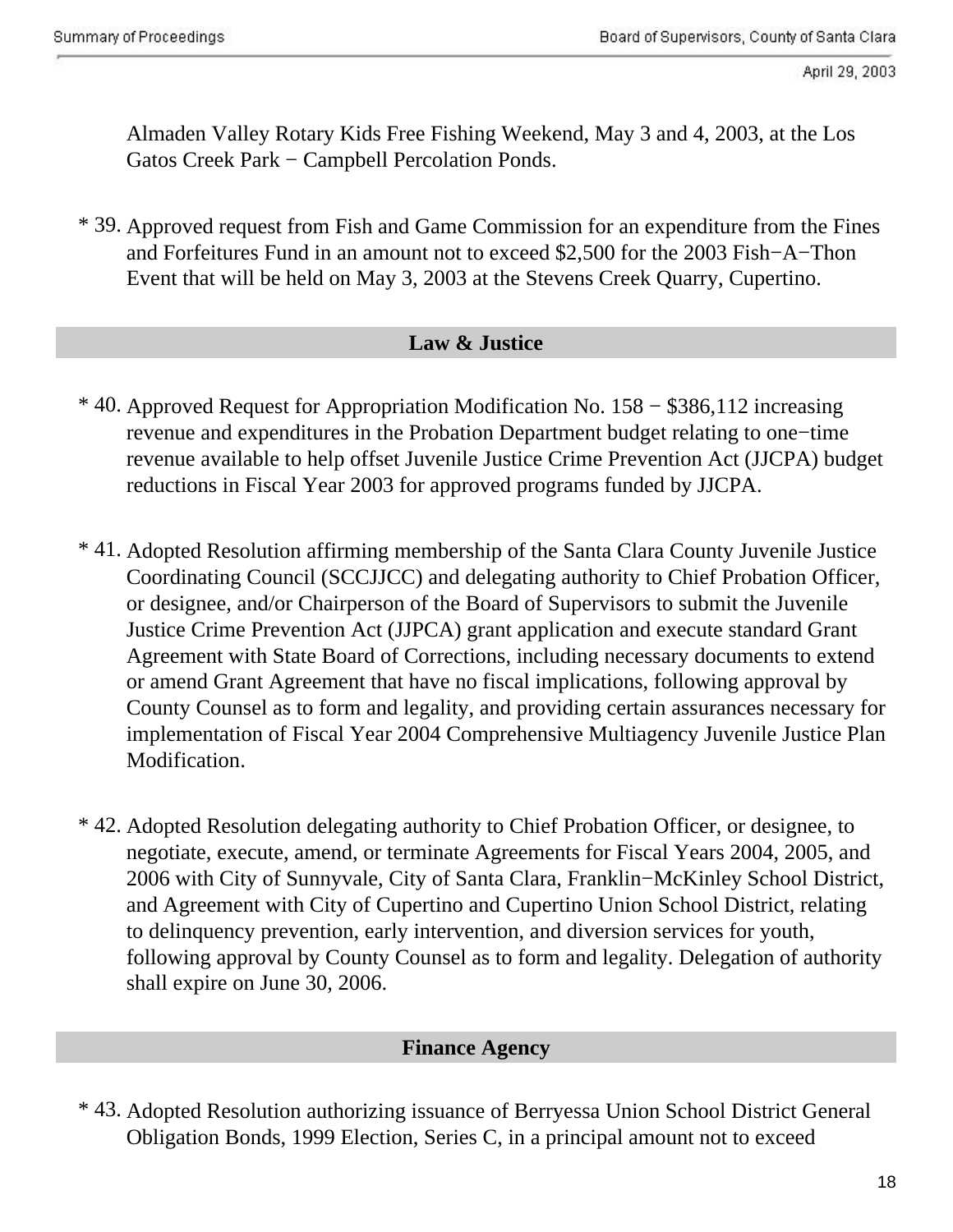\$18,002,111.60 relating to financing repair and renovation of schools within the District.

\* 44. Adopted Resolution authorizing issuance of Cambrian School District General Obligation Bonds, 2002 Election, Series A, in a principal amount not to exceed \$15,525,000 relating to acquisition, construction, reconstruction, and modernization of District capital facilities.

### **1:30 p.m. Time Certain**

- 45. Resolutions, Commendations and Memorials.
	- a. Adopted and presented Resolution proclaiming May 2003 as "Drowning Prevention Month" in Santa Clara County. (Health and Hospital System, Public Health Department)
	- b. Adopted and presented Resolutions commending Jerry Larson, Michelle Covert, Jeannine Jordan, and Claire La Scola for dedication and tireless efforts on behalf of persons living with and/or affected by HIV and AIDS as they receive the 2002 David Leslie Burgess Lifetime Achievement Award. (Public Health Department)
	- c. Adopted Resolution proclaiming May 1, 2003 as "Loyalty Day" in Santa Clara County. (McHugh)
	- d. Adopted Resolution commending Crosscultural Community Services Center for providing basic education, employment training and placement, cross−cultural, and social adjustment services to approximately 1,200 at−risk youth and families. (McHugh)
	- e. Adopted Resolution proclaiming May 2003 as "Veterans' Appreciation Month" in Santa Clara County. (McHugh)
	- f. Adopted Resolution commending Asian Americans for Community Involvement (AACI) as it celebrates 30 years of dedicated service to the community. (Beall)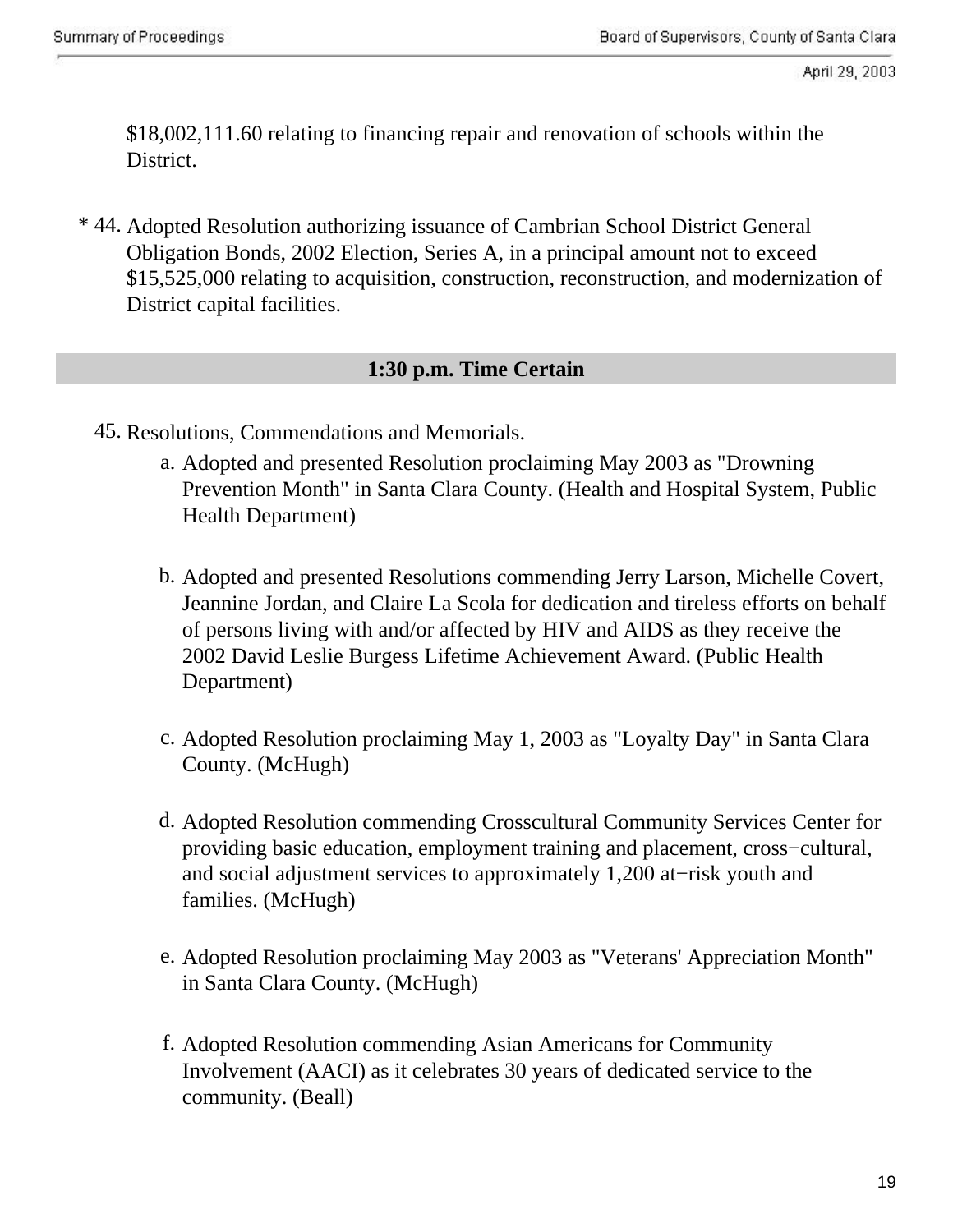- g. Adopted Resolution commending Correctional Sergeant Heidi Russell as she retires after 25 years of service to the County of Santa Clara Clara. (Department of Correction)
- h. Adopted and presented Resolution commending Judge Stephen V. Manley for contributions to the criminal justice system and residents of the County. (Alvarado)
- i. Adopted and presented Resolution commending Voting Rights Advisory Committee for dedication and commitment to developing and maintaining the County's Bilingual Voter Program. (Chairperson)
- j. Adopted and presented Resolution proclaiming April 2003 as "National Volunteer Month" in Santa Clara County. (Chairperson)
- k. Adopted and presented Resolution proclaiming April 28 through May 4, 2003 as "West Nile Virus Awareness Week" in Santa Clara County. (Vector Control District)

## **2:00 p.m. Hearing**

- 46. Convened hearing to consider the temporary closing of Marsh Road, Arroyo Hondo Road, and Mount Day Road located in the unincorporated area in Supervisorial District 1, and took the following actions:
	- a. Opened public hearing and received testimony.
	- b. Closed public hearing.
	- c. Adopted Resolution authorizing Administration to issue encroachment permit for installation of a gate on Marsh Road at intersection with Felter Road and providing that authorized closure of Marsh Road, Arroyo Hondo Road, and Mount Day Road shall not exceed an 18−month period.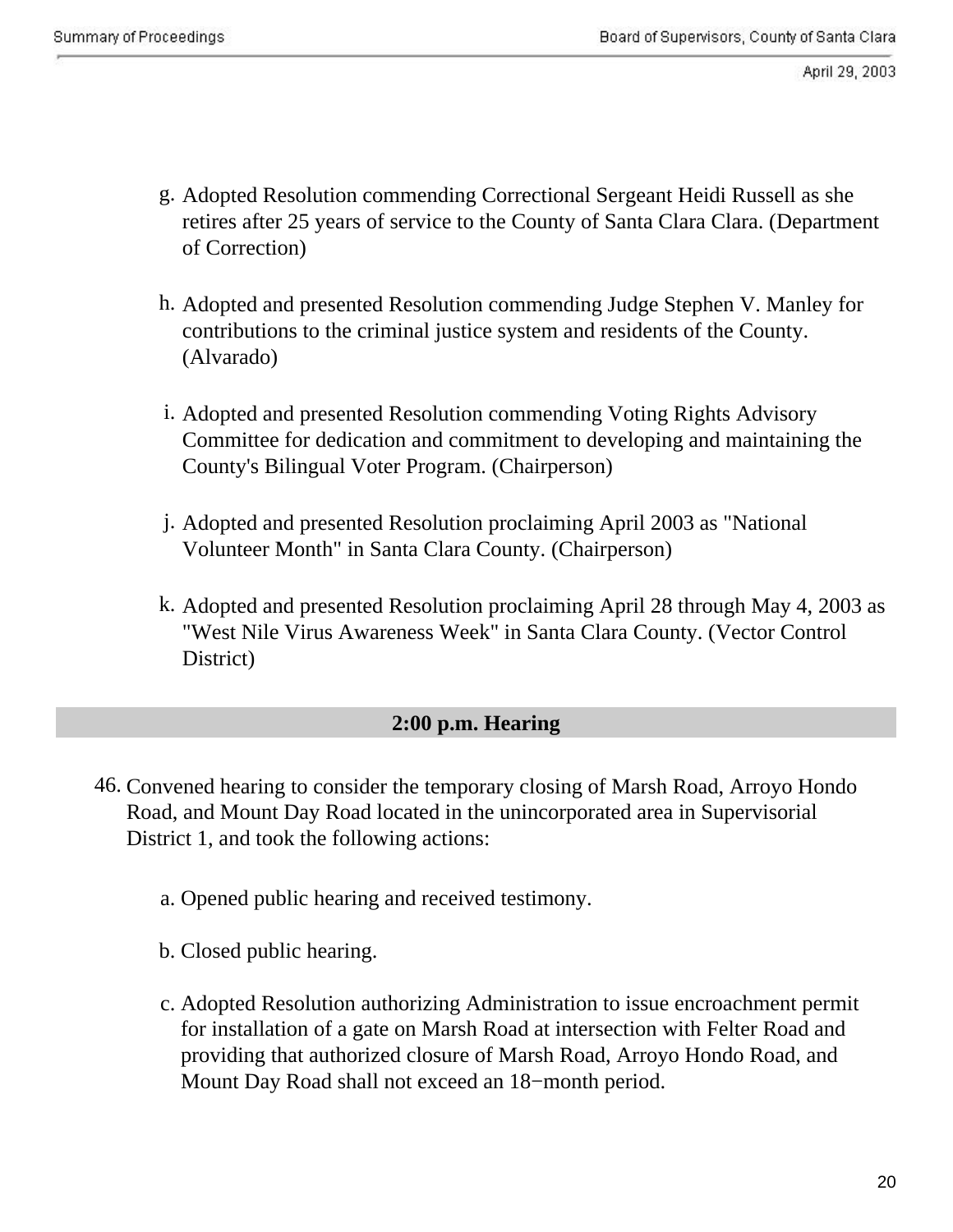Directed Administration to request San Francisco Water Department to consider replacing manual gate with electronic gate and to remove or open remaining gate on Marsh Road.

**Referred to Administration for report on date uncertain**: Evaluation of status and legality of other gates on County roads in the vicinity of Marsh Road, Arroyo Hondo Road and Mount Day Road.

#### **Environmental Resources Agency**

- \* 47. Adopted Resolution establishing fee schedule for various animal care and control services.
- \* 48. Approved First Amendment to Agreement with Mark Thomas & Co., Inc. relating to providing civil engineering, architectural, and other professional design services for various projects within the County Park system for period August 29, 2003 through February 28, 2005.
- \* 49. Approved First Amendment to Professional Services Agreement (PSA) with Environmental Sciences Associates (ESA) relating to providing environmental consulting and planning services for period May 15, 2001 through May 15, 2004, and updating ESA Hourly Rate Schedule.
- \* 50. Adopted Resolution approving filing of application to State Parks and Recreation Department for Land and Water Conservation Funds for Los Gatos Creek County Park Day Use Area Development Project; certifying that the County has matching funds and the Project is compatible with land use plans of jurisdictions immediately surrounding the Project; and, delegating authority to Director, Parks and Recreation Department, Environmental Resources Agency, to negotiate, execute, and submit necessary documents for completion of the Project, following approval by County Counsel as to form and legality.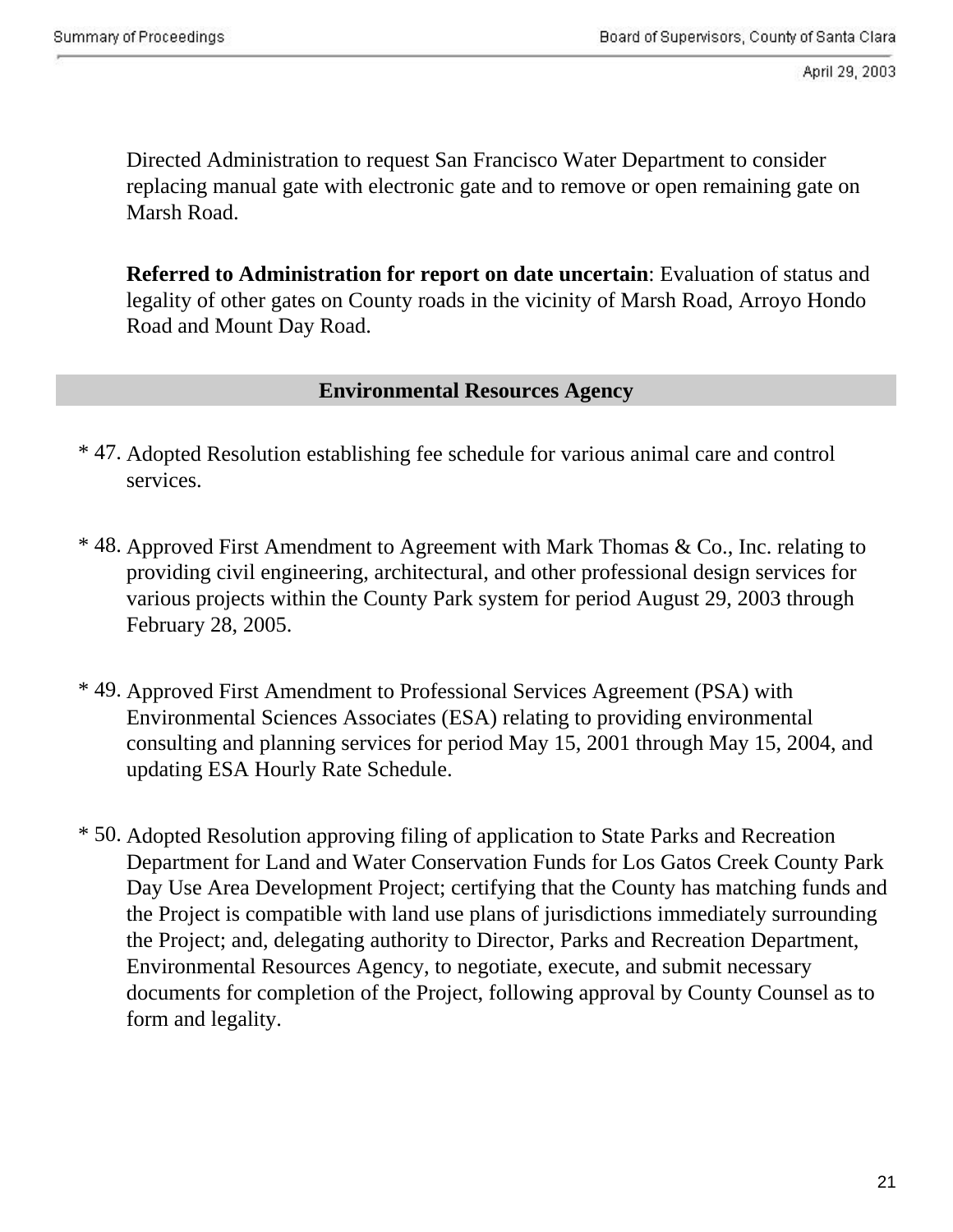51. Considered recommendations relating to selection of use and management plan option for Little Arthur Creek, and took the following actions:

Selected Option 3 as use and management plan for Little Arthur Creek, the "no project" option, that seeks an exchange of property for other appropriate land adjacent to County park and take no further action.

### **Roads & Airports**

- \* 52. Considered recommendations relating to various County roads projects, and took the following actions:
	- a. Approved Contract Change Order No. 2 − Final − 2002 East County Pavement Repair and Resurfacing at Various Locations, Contract No. 02−23, Contractor − G. Bortolotto Company, Inc. Net decrease of \$277.04 and a decrease of eight working days.
	- b. Approved Contract Change Order No. 1 − Final − Fleming Avenue and Mahoney Avenue Roadway Improvement Project, Contract No. 02−24, Contractor − Wattis Construction Co., Inc. Net decrease of \$16,696.69 and an increase of five working days.
	- c. Approved Contract Change Order No. 1 − Final − Capitol Expressway Overlay and Pedestrian Walkway Improvements between Seven Trees Boulevard and Highway 101, Contract No. 02−26, Contractor − Pavex Construction. Net decrease of \$80,854.66 and an increase of six working days.
	- d. Accepted Projects as complete and authorized Clerk of the Board to execute Notices of Completion of Contract and Acceptance of Work for Contract Nos. 02−23, 02−24, and 02−26.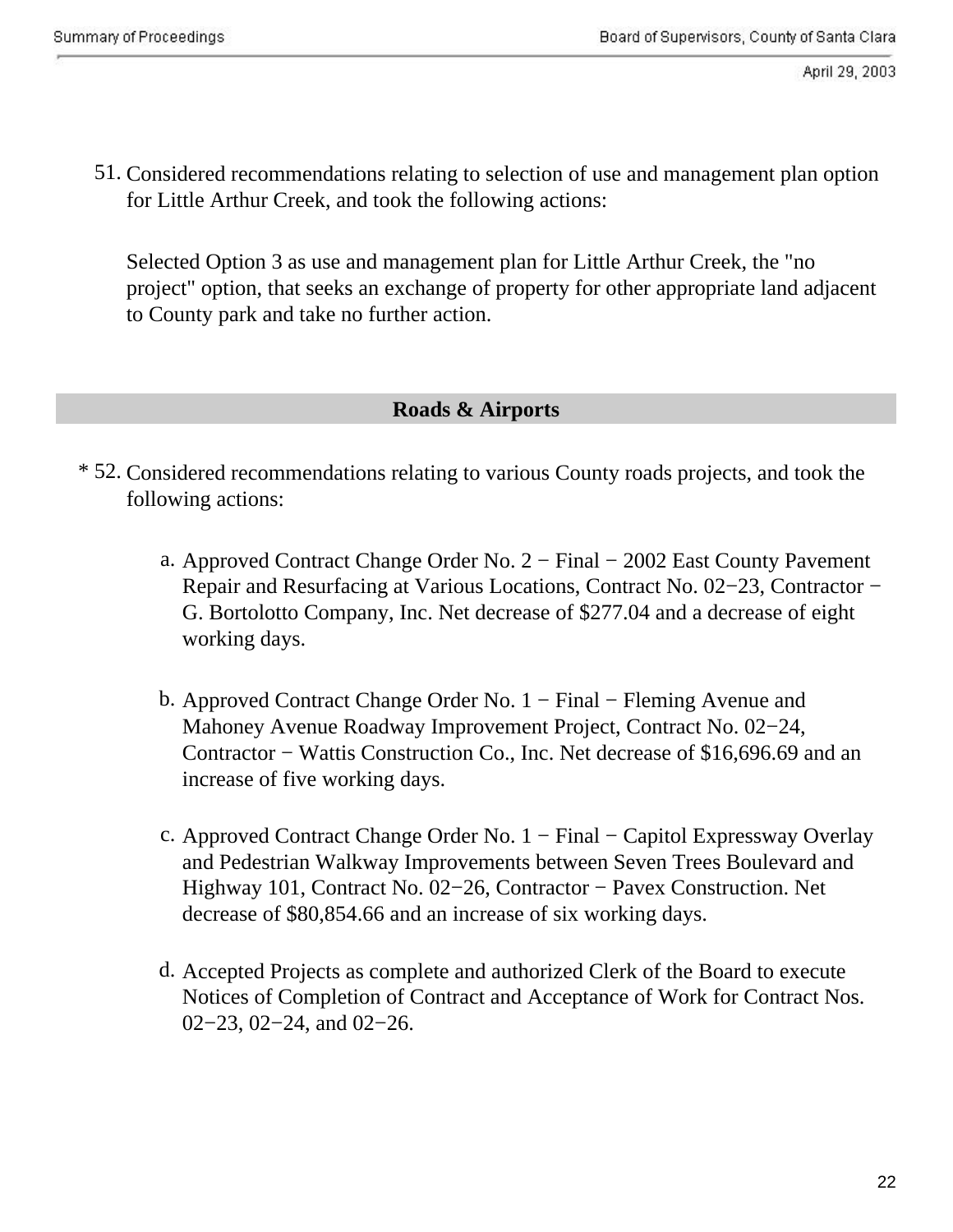\* 53. Approved the Project, adopted plans and specifications, and authorized advertisement of Contract Documents for 2003 Pavement Repair and Overlay on Almaden Road and Bear Creek Road.

> . Opening of Bids: Thursday, May 29, 2003 at 2:00 p.m., in the Office of the Clerk of the Board of Supervisors

- \* 54. Approved delegation of authority to Director of Procurement to execute Third Amendment to Agreement with L.A. Consulting, Inc. relating to providing consulting services for development and implementation of Maintenance Management System (MMS), increasing compensation by \$123,103 for a total contract amount not to exceed \$243,103, and extending term from June 30, 2003 through October 31, 2004, following approval by County Counsel as to form and legality.
- \* 55. Approved Quitclaim Deed, Agreement, and necessary documents relating to conveyance of 0.12 acres of excess County−owned real property adjacent to intersection of San Tomas Aquino Parkway and Gleason Avenue to City of San Jose for neighborhood park purposes.
- \* 56. Considered recommendations relating to Federal Aviation Administration (FAA) Airport Improvement Program (AIP) grants for Palo Alto Airport, Reid−Hillview (RHV) Airport, and South County Airport, and took the following actions:
	- a. Authorized Administration to submit AIP grant application to FAA in an amount not to exceed \$495,000 relating to reconstruction of primary access road to Palo Alto Airport.
	- b. Authorized Administration to submit AIP grant application to FAA in an amount not to exceed \$750,000 relating to security improvements at RHV.
	- c. Authorized Administration to submit AIP grant application to FAA in an amount not to exceed \$1,300,000 relating to Aircraft Noise and Flight Track Monitoring System at RHV.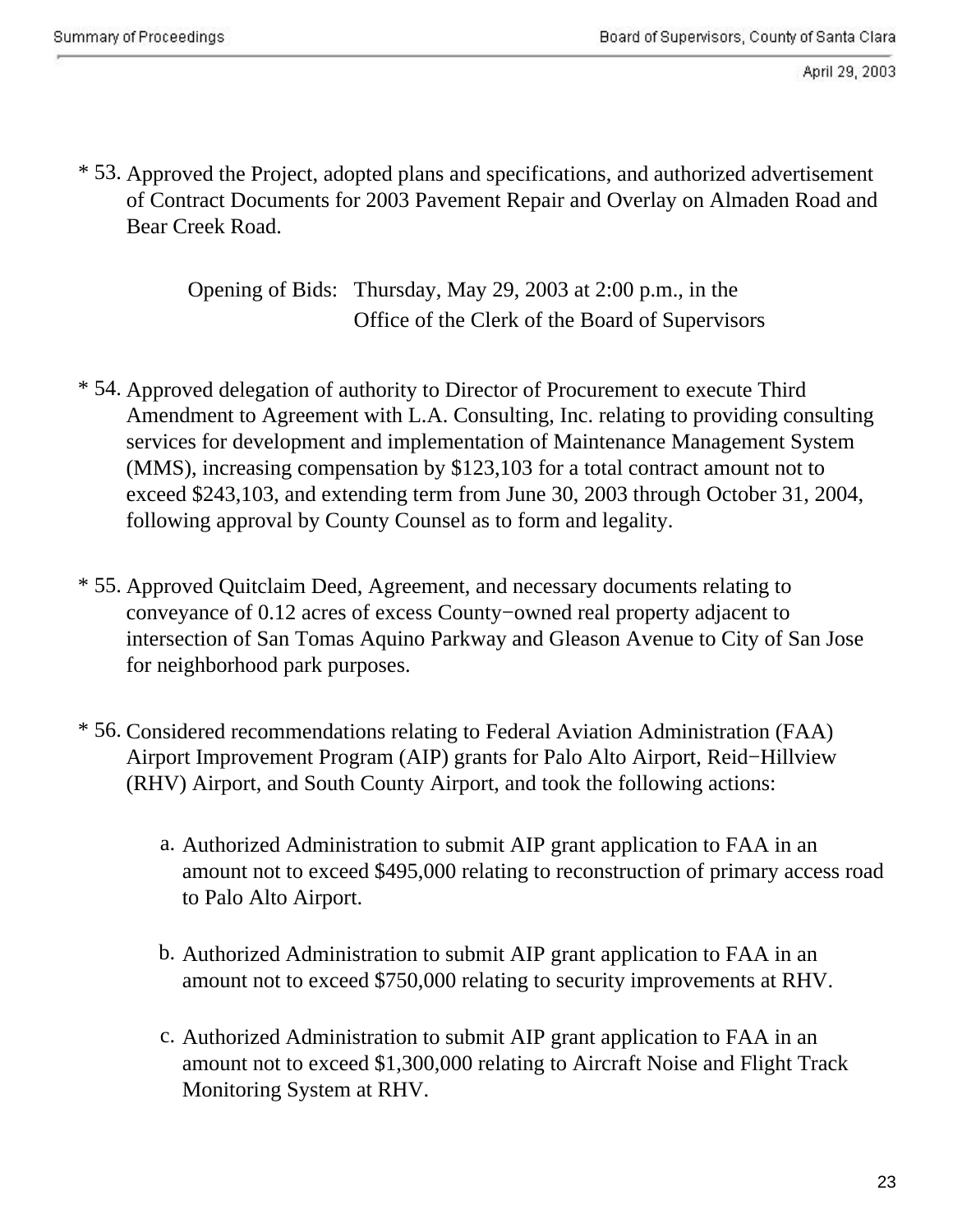- d. Approved draft Request For Proposals (RFP) for Aircraft Noise and Flight Track Monitoring System at RHV and authorized Administration to issue RFP following approval by County Counsel as to form and legality, and acceptance of grant offer from FAA.
- e. Authorized Administration to submit AIP grant application to FAA in an amount not to exceed \$680,000 relating to Automated Weather Observation System and security improvements at South County Airport.
- f. Authorized Administration to submit grant applications to State Department of Transportation (Caltrans) relating to matching funds, upon receiving FAA AIP grant offers.
- g. Authorized Chairperson to accept grant offers from FAA and Caltrans.
- \* 57. Considered recommendations relating to recurring airport special events, and took the following actions:
	- a. Approved delegation of authority to Director, Roads and Airports Department, to approve recurring special event requests from San Martin Wings of History − Air Museum to hold fly−ins at South County Airport in conjunction with their Spring and Fall museum events.
	- b. Approved delegation of authority to Director, Roads and Airports Department, to approve recurring special event requests from Reid−Hillview Airport Association (RHVAA) to conduct Reid−Hillview Airport Day.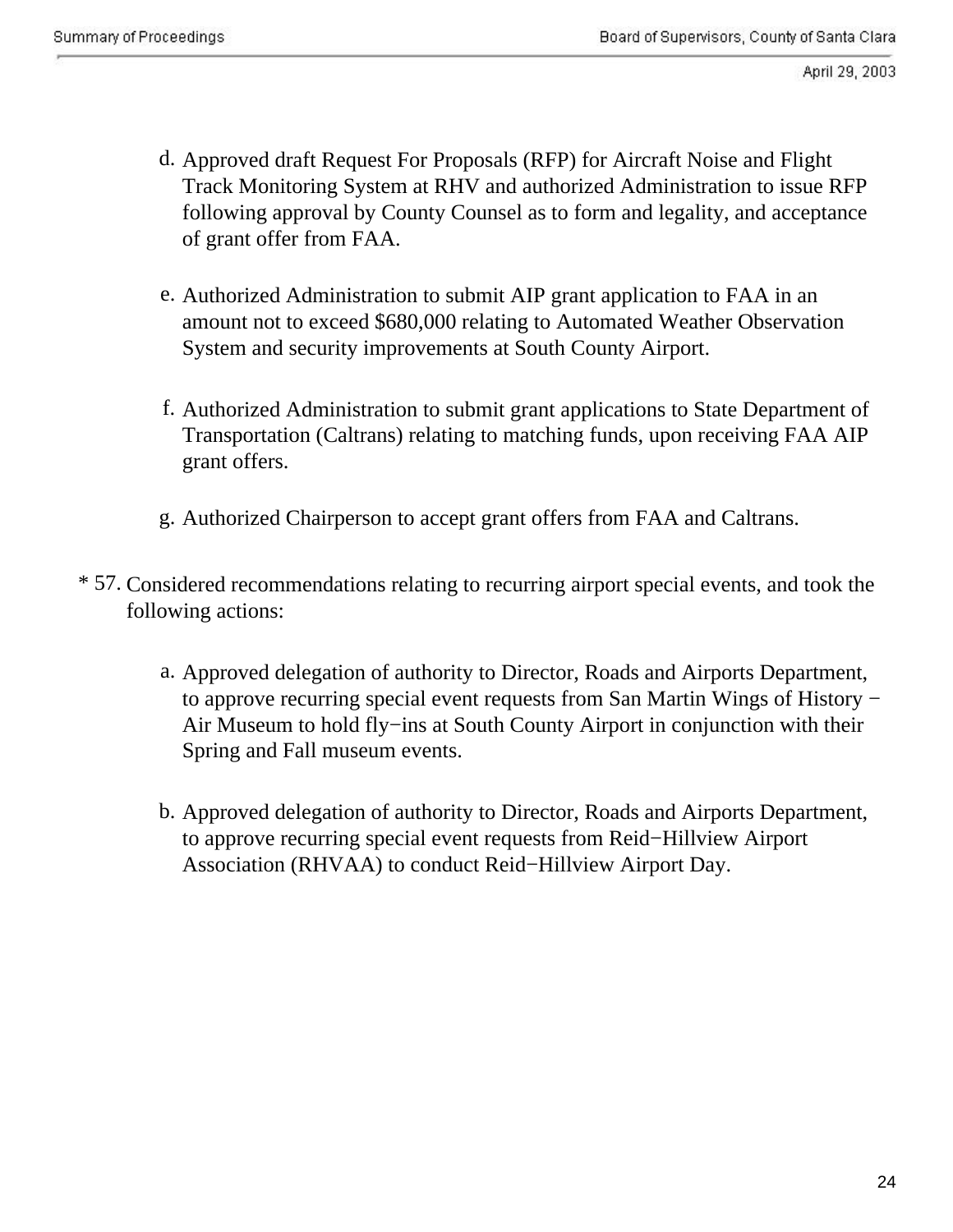## **General Services Agency**

\* 58. Approved the Project, adopted plans and specifications, and authorized advertisement of Contract Documents for Easter Seals Community Center Parking Improvements, 750 Empey Way, San Jose (Project No. AC2029).

. Opening of Bids: Thursday, May, 29 2003 at 2:00 p.m., in the . Office of the Clerk of the Board of Supervisors

59. Approved the Projects, adopted plans and specifications, and authorized advertisement of Contract Documents for Exterior Lighting and Electrical Service Upgrades at William F. James and Harold Holden Boys Ranches (Project No. AC0017), and Exterior Lighting Upgrades at Muriel Wright Residential Center (Project No. AC2009).

. Opening of Bids: Thursday, June 12, 2003 at 2:00 p.m., in the . Office of the Clerk of the Board of Supervisors

- \* 60. Accepted Report on Bids for construction of Vector Control Service Yard, and took the following actions:
	- Awarded contract to Vitton Construction Co., Inc., in the amount of \$2,097,277 a. with construction time of 300 calendar days.
	- b. Approved encumbrance of an additional \$210,000 as Supplemental Work Allowance for a total encumbered amount of \$2,307,277.
	- c. Authorized Manager, Capital Programs Division, Facilities Department, General Services Agency, or designee, to issue Change Orders, as necessary, against Supplemental Work Allowance.
	- d. Ratified Addenda Nos. 1, 2, and 3.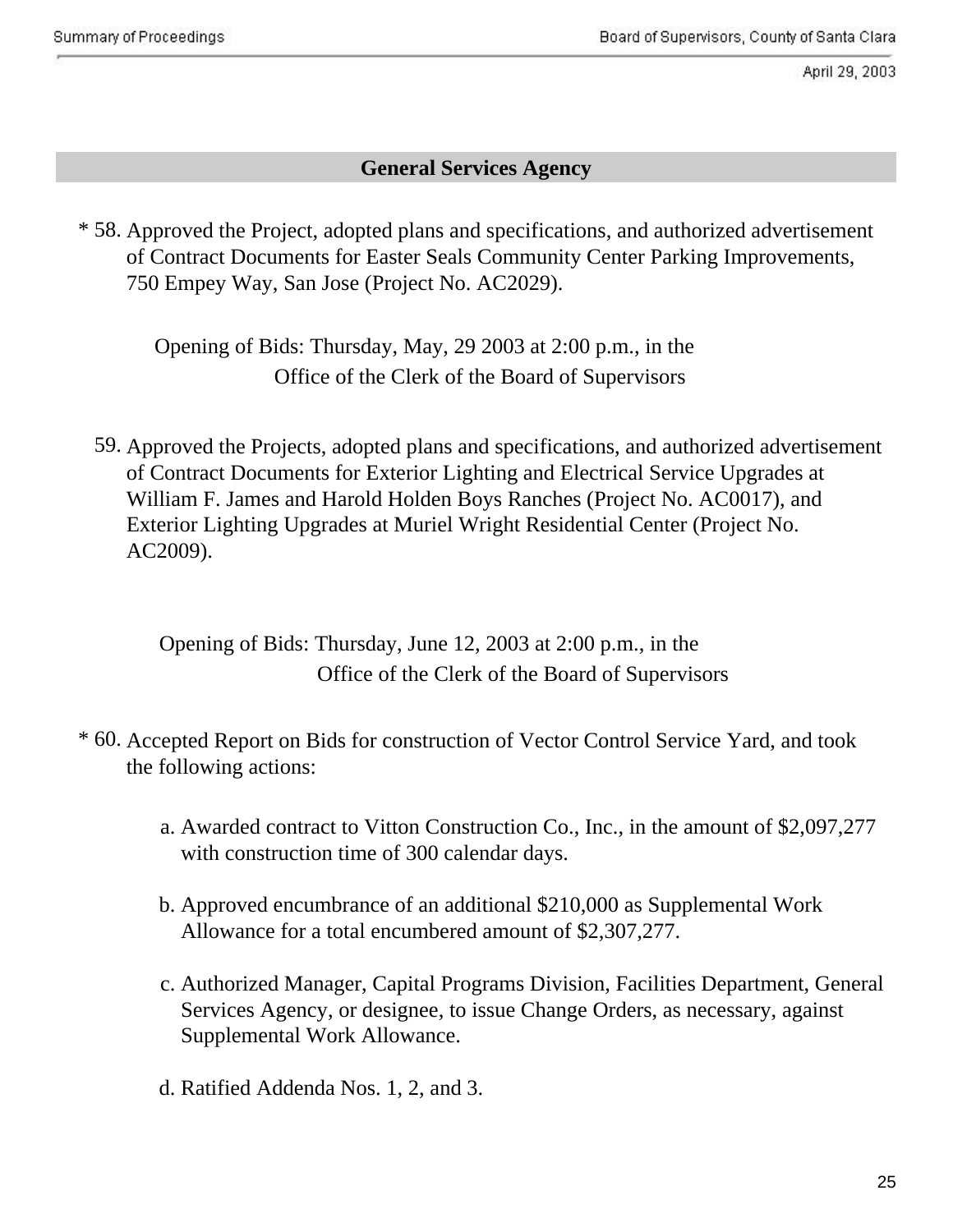- \* 61. Considered recommendations relating to professional consulting services for capital projects, and took the following actions:
	- a. Approved Professional Services Agreement (PSA) with 3D/International, Inc. relating to providing program and project management professional services for capital projects, in an amount not to exceed \$6,000,000, for period April 29, 2003 through April 29, 2008.
	- b. Authorized Manager, Capital Programs Division, Facilities Department, General Services Agency, to be Owner's Authorized Representative to execute Project Agreements and perform other administrative functions pursuant to the PSA, following approval by County Counsel as to form and legality

## **Central Fire Protection District**

- \* 62. Considered recommendations relating to acceptance of real property from the City of Morgan Hill, and took the following actions:
	- a. Accepted Grant Deeds from City of Morgan Hill for real property located at 18300 Monterey Road and 2100 East Dunne Avenue.
	- b. Approved Certifications of Acceptance for Grant Deeds.

#### **Sanitation District**

\* 63. Accepted Monthly Financial Report from County Sanitation District No. 2−3 for period ending March 31, 2003 and authorized payment of bills in an amount not to exceed \$370,814.98.

#### **Closing**

64. Announced Monday, May 5, 2003, at 1:30 p.m. as the date and time for closed session to discuss items noticed pursuant to the Brown Act.